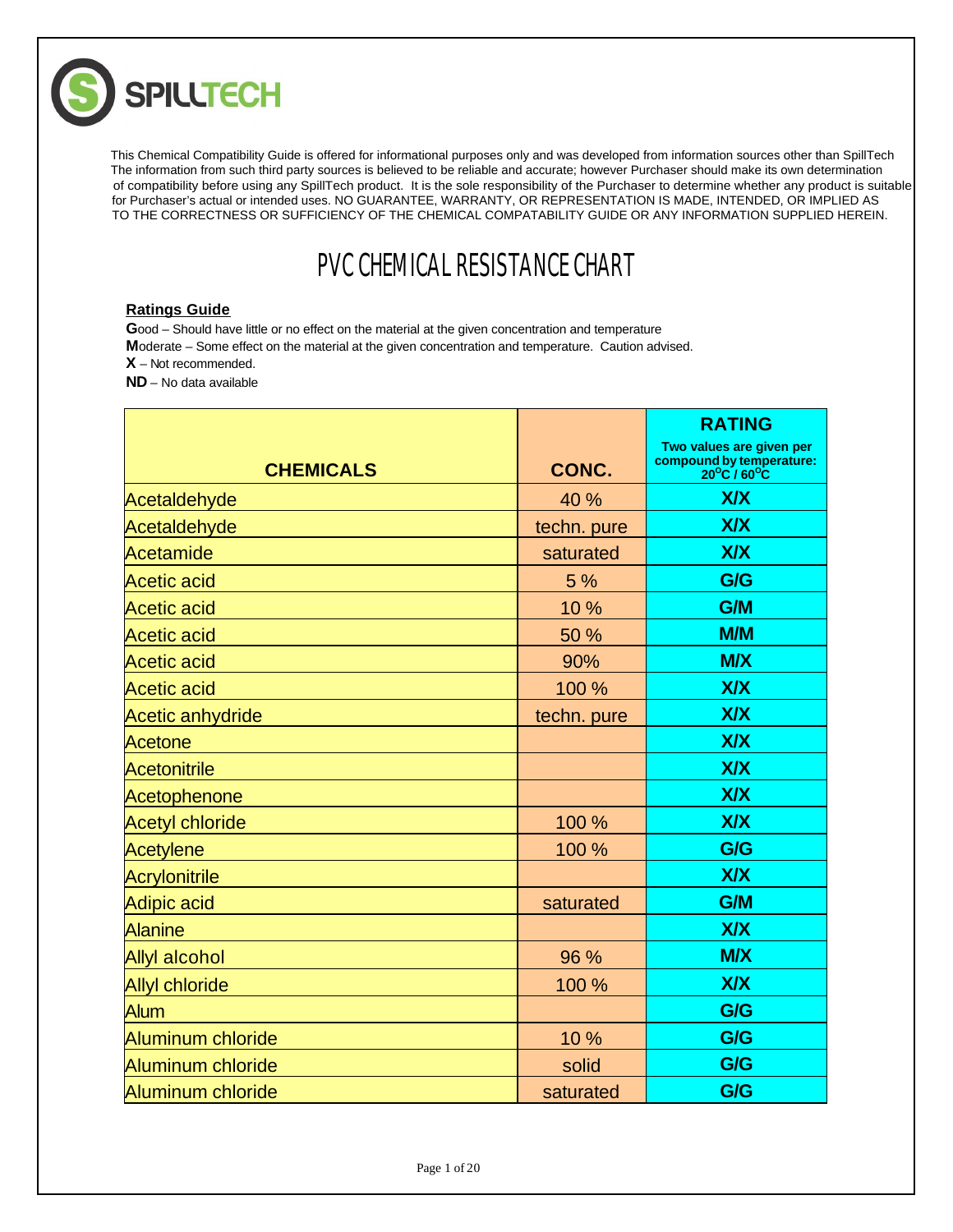

|                            |           | <b>RATING</b>                                                       |
|----------------------------|-----------|---------------------------------------------------------------------|
| <b>CHEMICALS</b>           | CONC.     | Two values are given per<br>compound by temperature:<br>20°C / 60°C |
| <b>Aluminum fluoride</b>   | aqueous   | G/G                                                                 |
| Aluminum hydroxide         |           | G/G                                                                 |
| <b>Aluminum nitrate</b>    | aqueous   | G/G                                                                 |
| Aluminum oxide             | solid     | G/G                                                                 |
| Aluminum potassium sulfate | diluted   | <b>G/M</b>                                                          |
| Aluminum potassium sulfate | saturated | G/M                                                                 |
| <b>Aluminum sulfate</b>    | 10 %      | G/G                                                                 |
| <b>Aluminum sulfate</b>    | saturated | G/G                                                                 |
| Ammonia, anhydrous         |           | <b>X/X</b>                                                          |
| Ammonia, aqueous           |           | <b>X/X</b>                                                          |
| Ammonium acetate           | saturated | <b>G/M</b>                                                          |
| Ammonium carbonate         | 50 %      | G/M                                                                 |
| Ammonium chloride          | solid     | <b>G/ND</b>                                                         |
| Ammonium chloride          | aqueous   | G/M                                                                 |
| Ammonium difluoride        | 50 %      | G/M                                                                 |
| <b>Ammonium fluoride</b>   | saturated | <b>G/ND</b>                                                         |
| Ammonium glycolate         |           | G/G                                                                 |
| Ammonium hydroxide         | 5 %       | G/G                                                                 |
| Ammonium hydroxide         | 30 %      | G/G                                                                 |
| Ammonium hydroxide         | 100%      | G/G                                                                 |
| <b>Ammonium nitrate</b>    | 10%       | G/M                                                                 |
| <b>Ammonium nitrate</b>    | saturated | G/G                                                                 |
| Ammonium oxalate           |           | G/G                                                                 |
| Ammonium persulfate        | saturated | <b>G/ND</b>                                                         |
| Ammonium phosphate         | each      | G/G                                                                 |
| Ammonium sulfate           | 10 %      | G/M                                                                 |
| <b>Ammonium sulfate</b>    | saturated | G/G                                                                 |
| Ammonium sulfide           | each      | G/M                                                                 |
| Ammonium thiocyanate       |           | <b>G/ND</b>                                                         |
| Amyl acetate, normal       |           | <b>X/X</b>                                                          |
| Amyl alcohol               |           | M/M                                                                 |
| <b>Amyl chloride</b>       |           | <b>X/X</b>                                                          |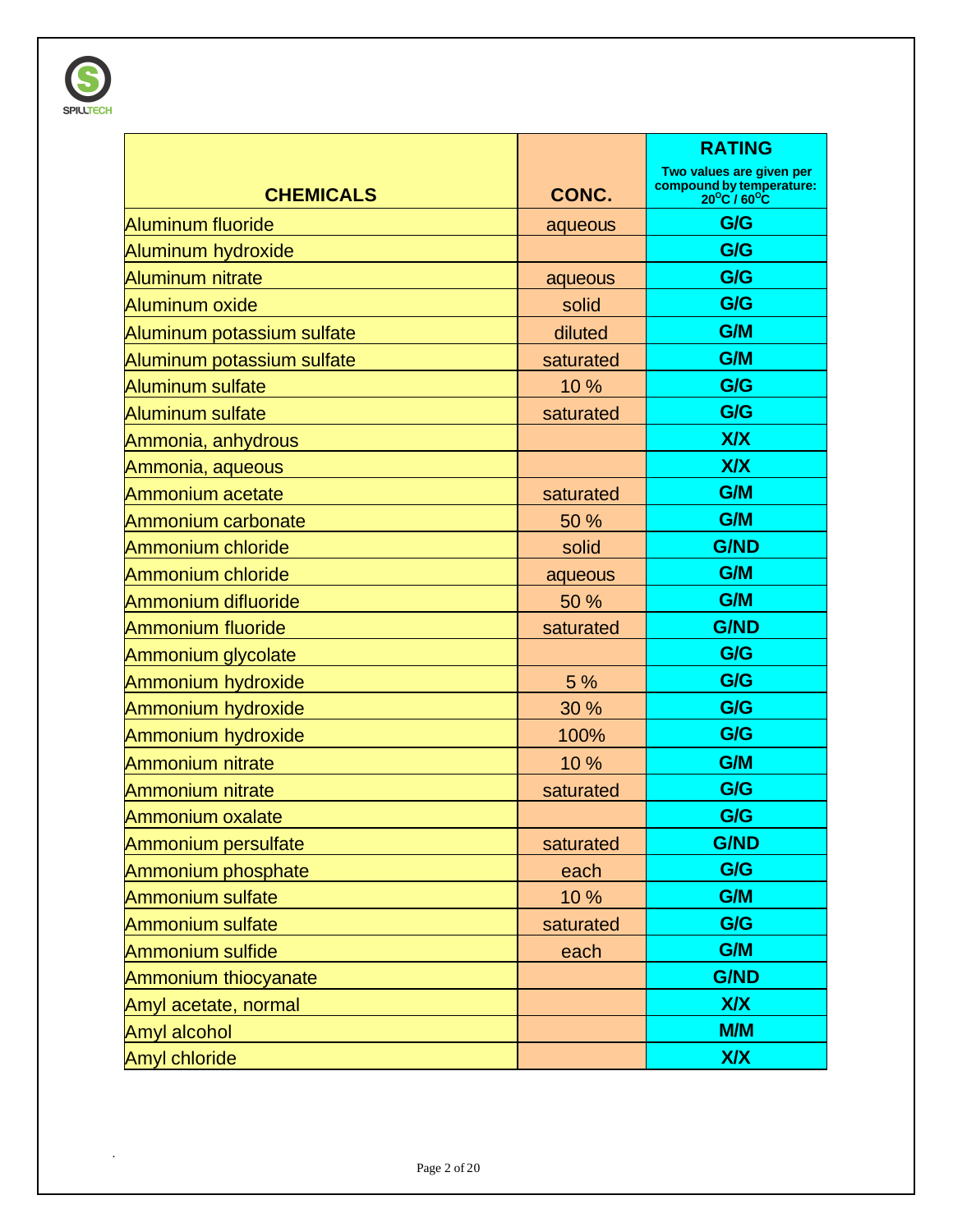

|                             |             | <b>RATING</b>                                                                                 |
|-----------------------------|-------------|-----------------------------------------------------------------------------------------------|
| <b>CHEMICALS</b>            | CONC.       | Two values are given per<br>compound by temperature:<br>20 <sup>o</sup> C / 60 <sup>o</sup> C |
| <b>Aniline</b>              |             | <b>X/X</b>                                                                                    |
| Aniline hydrochloride       | saturated   | <b>G/ND</b>                                                                                   |
| <b>Antimony trichloride</b> | 90 %        | G/G                                                                                           |
| Antimony trichloride        | anhydrous   | G/G                                                                                           |
| Antimony trichloride        | aqueous     | G/G                                                                                           |
| <b>Arsenic acid</b>         | aqueous     | G/M                                                                                           |
| <b>Barium carbonate</b>     | saturated   | <b>G/ND</b>                                                                                   |
| <b>Barium chloride</b>      | saturated   | G/M                                                                                           |
| <b>Barium chloride</b>      | aqueous     | G/G                                                                                           |
| <b>Barium hydroxide</b>     | saturated   | G/M                                                                                           |
| <b>Barium sulfide</b>       | saturated   | <b>G/ND</b>                                                                                   |
| <b>Battery acid</b>         | 38 %        | G/M                                                                                           |
| <b>Beef tallow emulsion</b> | sulfonated  | <b>G/ND</b>                                                                                   |
| <b>Beer</b>                 |             | G/M                                                                                           |
| <b>Benzaldehyde</b>         |             | <b>X/X</b>                                                                                    |
| <b>Benzene</b>              |             | <b>X/X</b>                                                                                    |
| <b>Benzenesulfonic acid</b> | saturated   | <b>G/ND</b>                                                                                   |
| <b>Benzoic acid</b>         | saturated   | <b>G/ND</b>                                                                                   |
| <b>Benzyl acetate</b>       |             | <b>X/X</b>                                                                                    |
| <b>Benzyl alcohol</b>       |             | G/M                                                                                           |
| <b>Benzyl chloride</b>      | 100 %       | X/X                                                                                           |
| <b>Bisulfite solution</b>   | saturated   | G/M                                                                                           |
| <b>Bitter almond oil</b>    |             | <b>X/X</b>                                                                                    |
| <b>Boric acid</b>           | 10 %        | G/X                                                                                           |
| <b>Brake fluid</b>          |             | <b>G/ND</b>                                                                                   |
| <b>Brine</b>                | saturated   | G/G                                                                                           |
| <b>Bromine</b>              |             | <b>X/X</b>                                                                                    |
| <b>Bromine water</b>        | saturated   | XIX                                                                                           |
| Bromobenzene                |             | <b>X/X</b>                                                                                    |
| <b>Bromochloromethane</b>   | 100 %       | <b>X/X</b>                                                                                    |
| <b>Butadiene</b>            |             | <b>M/X</b>                                                                                    |
| <b>Butane</b>               | techn. pure | <b>G/ND</b>                                                                                   |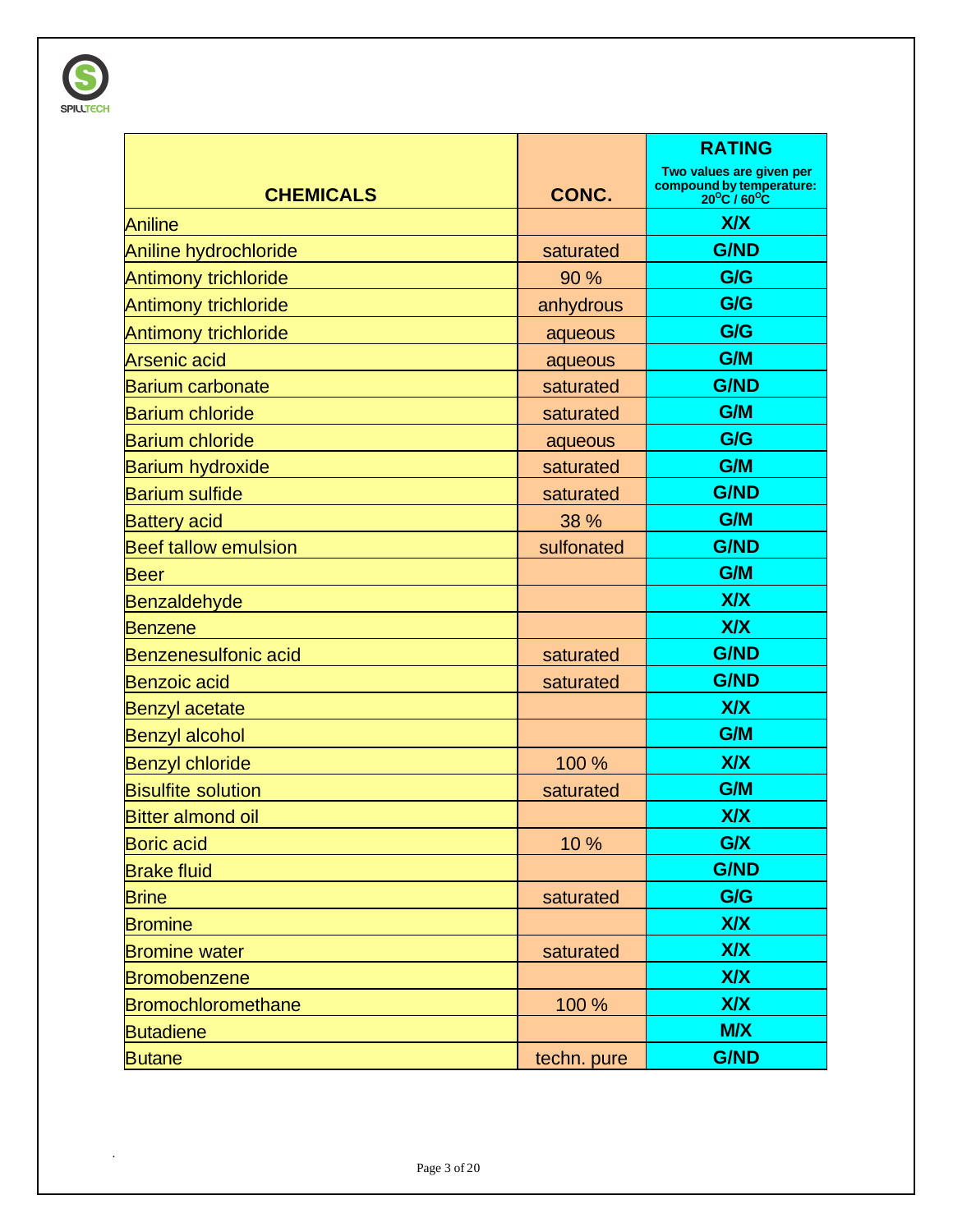

|                              |              | <b>RATING</b>                                                                                 |
|------------------------------|--------------|-----------------------------------------------------------------------------------------------|
| <b>CHEMICALS</b>             | CONC.        | Two values are given per<br>compound by temperature:<br>20 <sup>o</sup> C / 60 <sup>o</sup> C |
| <b>Butanetriol</b>           | 100 %        | M/M                                                                                           |
| <b>Butene</b>                | techn. pure  | <b>G/ND</b>                                                                                   |
| Butyl acetate, normal        | 100 %        | X/X                                                                                           |
| <b>Butyl acrylate</b>        | 100 %        | <b>X/X</b>                                                                                    |
| <b>Butyl alcohol, normal</b> | techn. pure  | G/M                                                                                           |
| <b>Butyl</b> ether           | techn. pure  | <b>X/X</b>                                                                                    |
| <b>Butyl phenol</b>          |              | G/X                                                                                           |
| <b>Butyl stearate</b>        | 100 %        | <b>G/ND</b>                                                                                   |
| <b>Butylene glycol</b>       | techn. pure  | G/M                                                                                           |
| <b>Butylphenol</b>           | 100 %        | <b>M/X</b>                                                                                    |
| <b>Butyric acid</b>          |              | G/X                                                                                           |
| Cadmium cyanide              |              | G/G                                                                                           |
| Calcium bicarbonate          | saturated    | <b>G/ND</b>                                                                                   |
| <b>Calcium bisulfite</b>     | saturated    | G/G                                                                                           |
| <b>Calcium bromide</b>       |              | G/G                                                                                           |
| Calcium carbide              |              | G/G                                                                                           |
| Calcium carbonate            | saturated    | G/G                                                                                           |
| Calcium chlorate             | saturated    | G/G                                                                                           |
| Calcium chloride             | aqueous      | G/M                                                                                           |
| Calcium hydroxyde            | concentrated | G/G                                                                                           |
| Calcium hypochlorite         | saturated    | G/M                                                                                           |
| Calcium nitrate              | 50 %         | G/G                                                                                           |
| Calcium oxide                | powder       | G/G                                                                                           |
| Calcium phosphate            | aqueous      | G/G                                                                                           |
| Calcium sulfate              | saturated    | G/G                                                                                           |
| Calcium sulfide              | aqueous      | G/G                                                                                           |
| Camphor                      |              | <b>X/X</b>                                                                                    |
| Camphor oil                  |              | <b>X/X</b>                                                                                    |
| Carbazole                    |              | <b>X/X</b>                                                                                    |
| Carbolineum                  | aqueous      | <b>G/ND</b>                                                                                   |
| <b>Carbon dioxide</b>        | saturated    | G/M                                                                                           |
| Carbon dioxide, damp         | techn. pure  | G/M                                                                                           |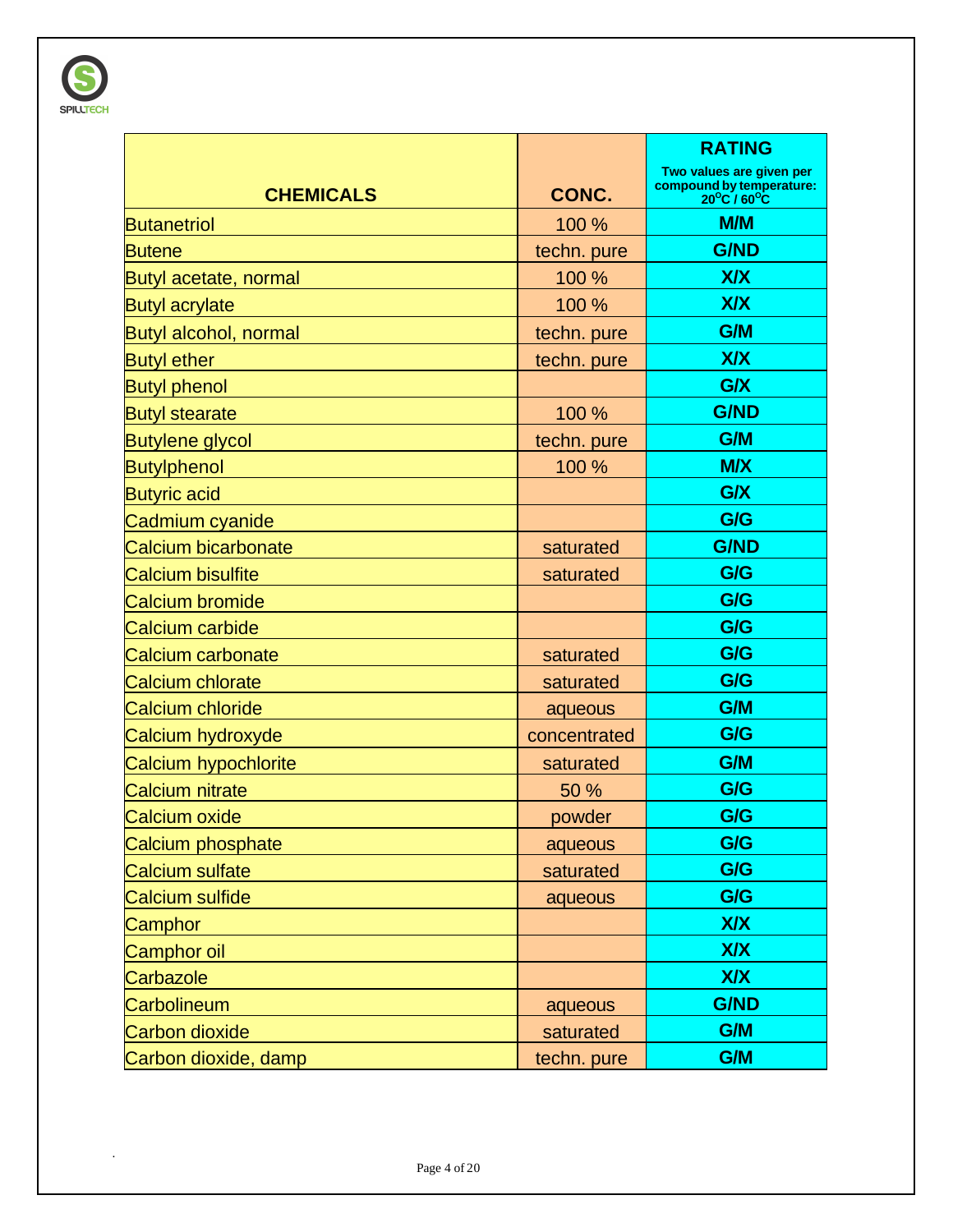

|                              |             | <b>RATING</b>                                                       |
|------------------------------|-------------|---------------------------------------------------------------------|
| <b>CHEMICALS</b>             | CONC.       | Two values are given per<br>compound by temperature:<br>20°C / 60°C |
| Carbon dioxide, dry          | techn. pure | G/G                                                                 |
| Carbon disulfide             |             | <b>X/X</b>                                                          |
| Carbon tetrachloride         |             | <b>X/X</b>                                                          |
| Carbonic acid                |             | G/G                                                                 |
| <b>Castor oil</b>            | 100 %       | G/G                                                                 |
| Caustic potash               | 100%        | <b>X/X</b>                                                          |
| Cedar wood oil               |             | <b>M/X</b>                                                          |
| Cetyl alcohol                | 100 %       | G/G                                                                 |
| <b>Chalk</b>                 |             | G/G                                                                 |
| <b>Chloric acid</b>          | 1%          | G/M                                                                 |
| <b>Chloric acid</b>          | 10%         | <b>G/M</b>                                                          |
| <b>Chloric acid</b>          | 20 %        | G/M                                                                 |
| <b>Chlorine</b>              | 10 % wet    | G/G                                                                 |
| <b>Chlorine</b>              | 97 %        | <b>X/X</b>                                                          |
| <b>Chlorine</b>              | steam       | <b>X/X</b>                                                          |
| <b>Chlorine water</b>        |             | M/M                                                                 |
| Chloro acetophenone, p-      |             | <b>X/X</b>                                                          |
| <b>Chloroacetic acid</b>     |             | <b>X/X</b>                                                          |
| Chlorobenzene                |             | <b>X/X</b>                                                          |
| <b>Chlorodifluoromethane</b> |             | <b>G/ND</b>                                                         |
| Chloroethyl alcohol, G-      | techn. pure | <b>X/X</b>                                                          |
| Chloroform                   | 100 %       | <b>X/X</b>                                                          |
| <b>Chlorosulfonic acid</b>   | techn. pure | <b>X/X</b>                                                          |
| <b>Chromic acid</b>          | 10 %        | G/G                                                                 |
| <b>Chromic acid</b>          | 20 %        | G/G                                                                 |
| Chromic acid                 | 50 %        | G/M                                                                 |
| <b>Chromic acid</b>          | 80%         | <b>X/X</b>                                                          |
| Chromic potassium sulfate    | saturated   | G/G                                                                 |
| Cinnamon oil                 |             | <b>X/X</b>                                                          |
| Citric acid                  | 10 %        | G/X                                                                 |
| <b>Citric acid</b>           | 50 %        | G/X                                                                 |
| Citric acid                  | saturated   | G/X                                                                 |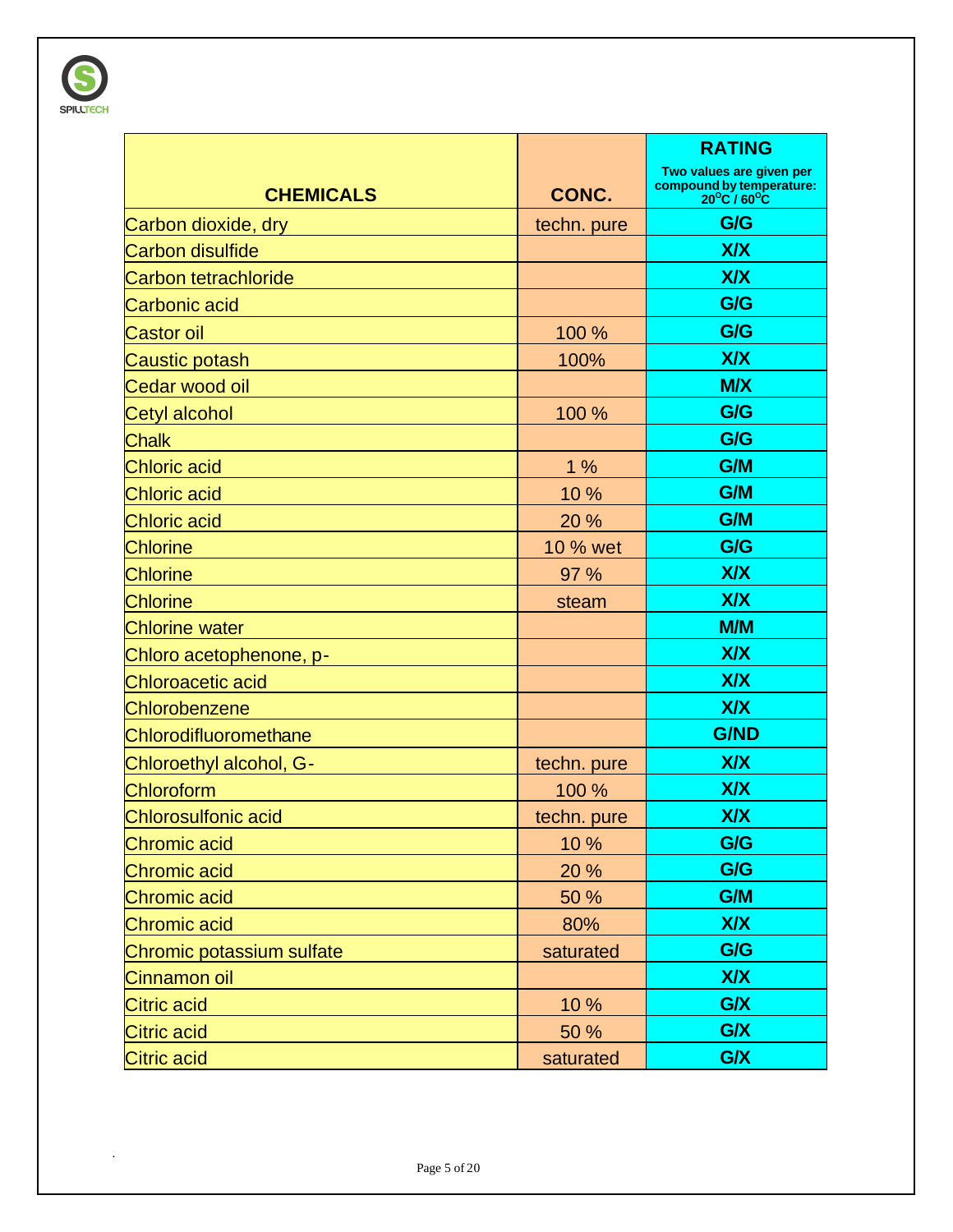

|                             |             | <b>RATING</b>                                                       |
|-----------------------------|-------------|---------------------------------------------------------------------|
| <b>CHEMICALS</b>            | CONC.       | Two values are given per<br>compound by temperature:<br>20°C / 60°C |
| <b>Cleaning agents</b>      |             | <b>G/M</b>                                                          |
| <b>Clophen A6k</b>          |             | <b>X/X</b>                                                          |
| Coal gas, without benzene   |             | <b>G/ND</b>                                                         |
| Coconut fatty alcohol       | techn. pure | <b>G/M</b>                                                          |
| Coconut oil                 | techn. pure | <b>G/M</b>                                                          |
| Cod-liver oil               |             | <b>G/ND</b>                                                         |
| Copper carbonate            |             | G/G                                                                 |
| <b>Copper chloride</b>      |             | G/G                                                                 |
| Coper cyanide               |             | <b>G/ND</b>                                                         |
| <b>Copper fluoride</b>      |             | G/G                                                                 |
| <b>Copper nitrate</b>       |             | G/G                                                                 |
| <b>Copper sulfate</b>       | aqueous     | G/G                                                                 |
| <b>Cotton oil</b>           | techn. pure | G/G                                                                 |
| Creosote                    |             | <b>M/ND</b>                                                         |
| Cresol (-mixtures)          |             | <b>X/X</b>                                                          |
| Crotonaldehyde              | techn. pure | <b>X/X</b>                                                          |
| Crude oil                   | 100 %       | G/G                                                                 |
| Cumene                      |             | <b>X/X</b>                                                          |
| <b>Cupric chloride</b>      | saturated   | G/G                                                                 |
| <b>Cupric fluoride</b>      |             | G/G                                                                 |
| <b>Cupric nitrate</b>       | saturated   | G/G                                                                 |
| <b>Cupric nitrate</b>       | aqueous     | G/G                                                                 |
| <b>Cupric sulfate</b>       |             | G/G                                                                 |
| <b>Cuprous chloride</b>     | aqueous     | G/G                                                                 |
| Cuprous cyanide             | saturated   | <b>G/ND</b>                                                         |
| Cyclohexane                 |             | G/M                                                                 |
| Cyclohexanol                | techn. pure | <b>ND/ND</b>                                                        |
| Cyclohexanone               | techn. pure | <b>X/X</b>                                                          |
| <b>Decahydronaphthalene</b> |             | G/G                                                                 |
| Densodrin W                 | aqueous     | G/G                                                                 |
| <b>Dextrin</b>              | aqueous     | G/G                                                                 |
| <b>Diaminoethane</b>        | techn. pure | <b>M/ND</b>                                                         |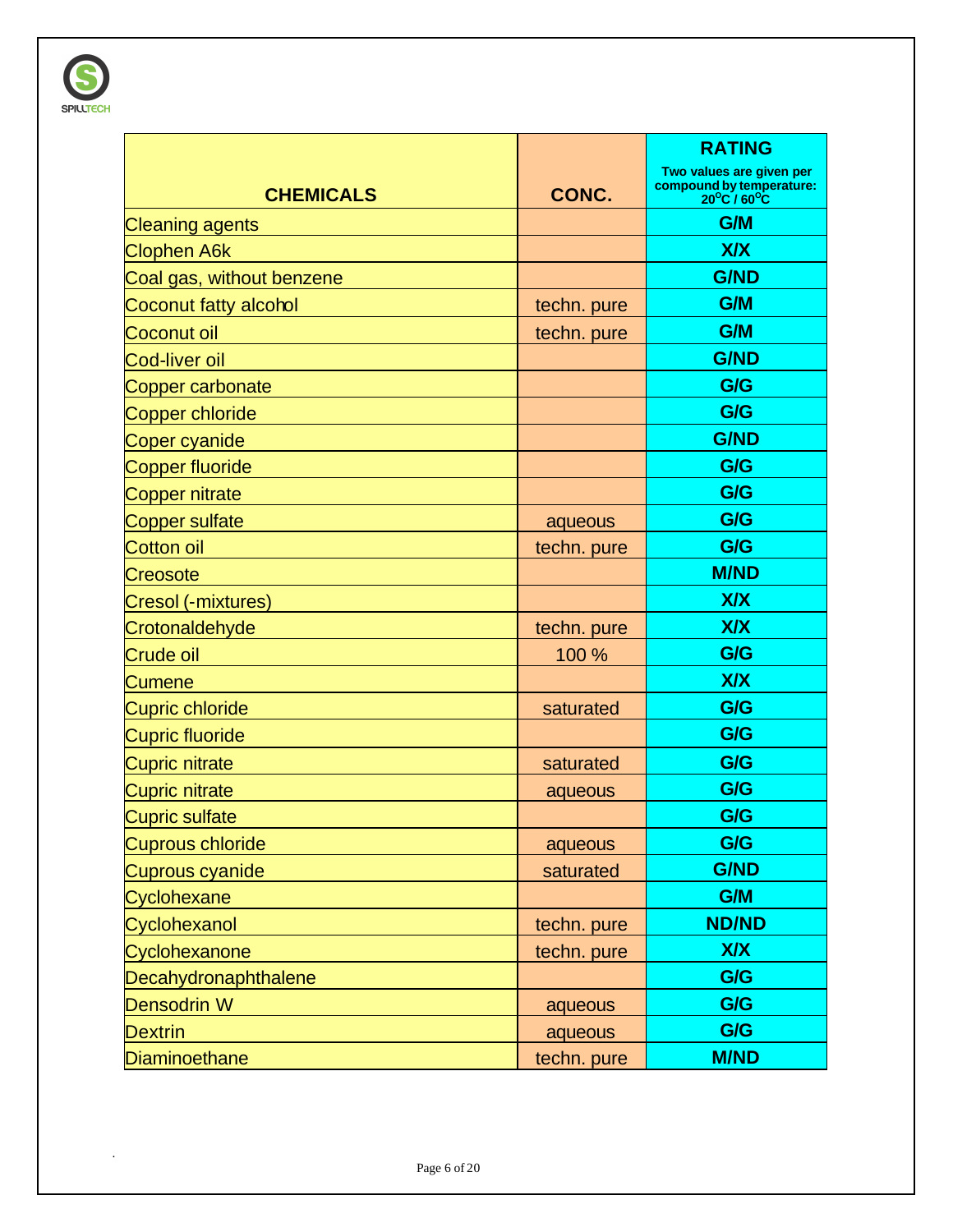

|                                |             | <b>RATING</b>                                                       |
|--------------------------------|-------------|---------------------------------------------------------------------|
| <b>CHEMICALS</b>               | CONC.       | Two values are given per<br>compound by temperature:<br>20°C / 60°C |
| Dibutyl phthalate, n-          |             | X/X                                                                 |
| <b>Dibutyl sebacate</b>        | techn. pure | <b>X/X</b>                                                          |
| <b>Dichloroacetic acid</b>     | 50 %        | <b>G/M</b>                                                          |
| <b>Dichloroacetic acid</b>     | techn. pure | G/M                                                                 |
| <b>Dichlorobenzene</b>         |             | <b>X/X</b>                                                          |
| Dichlorodifluoromethane        | techn. pure | <b>G/ND</b>                                                         |
| Dichlorodifluoromethane        |             | <b>G/ND</b>                                                         |
| <b>Dichloroethane</b>          |             | <b>X/X</b>                                                          |
| Dichloroethylene               | techn. pure | <b>X/X</b>                                                          |
| Dichlorofluoromethane          | 100 %       | <b>X/X</b>                                                          |
| <b>Diesel fuel</b>             |             | G/M                                                                 |
| <b>Diesel fuel for heating</b> |             | G/G                                                                 |
| <b>Diesel oil</b>              | 100 %       | G/M                                                                 |
| <b>Diethyl ethyl</b>           | techn. pure | <b>X/X</b>                                                          |
| <b>Diethyl malonate</b>        |             | G/X                                                                 |
| <b>Diethylamine</b>            | techn. pure | <b>M/ND</b>                                                         |
| <b>Diethylbenzene</b>          |             | <b>X/X</b>                                                          |
| Diethylene glycol              |             | <b>M/X</b>                                                          |
| Diethylene glycolether         |             | <b>M/X</b>                                                          |
| Diglycolic acid                | 30 %        | <b>G/M</b>                                                          |
| <b>Diisobutyl ketone</b>       | techn. pure | <b>X/X</b>                                                          |
| <b>Diisopropyl ether</b>       | techn. pure | <b>X/X</b>                                                          |
| Dimethyl ether                 | gas         | <b>M/ND</b>                                                         |
| Dimethyl formamide (DMF)       |             | <b>X/X</b>                                                          |
| Dimethyl phthalate (DMP)       | 100 %       | X/X                                                                 |
| Dimethyl sulfoxide (DMSO)      |             | <b>X/X</b>                                                          |
| <b>Dimethylamine</b>           | techn. pure | <b>X/X</b>                                                          |
| Dinitro ethylene glycol        | diluted     | <b>X/X</b>                                                          |
| Dinonyl phthalate (DNP)        | techn. pure | <b>X/X</b>                                                          |
| Dioctyl phthalate (DOP)        | techn. pure | <b>X/X</b>                                                          |
| <b>Dioxane</b>                 |             | <b>M/X</b>                                                          |
| Dipropylene glycol             |             | G/M                                                                 |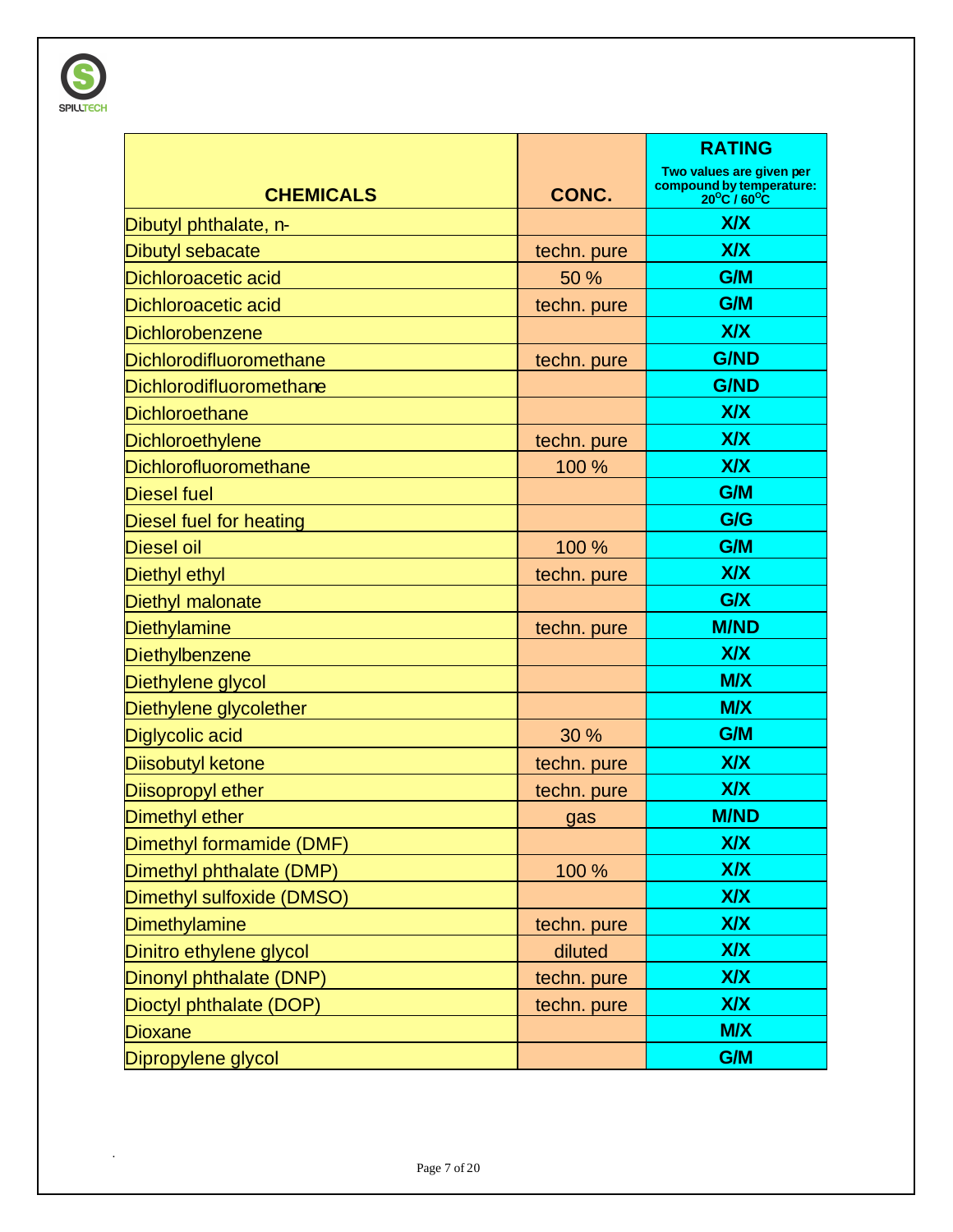

|                                             |             | <b>RATING</b>                                                       |
|---------------------------------------------|-------------|---------------------------------------------------------------------|
| <b>CHEMICALS</b>                            | CONC.       | Two values are given per<br>compound by temperature:<br>20°C / 60°C |
| <b>Emulsifiers</b>                          |             | G/G                                                                 |
| <b>Emulsions for fotos</b>                  |             | <b>G/ND</b>                                                         |
| Epichlorhydrin                              | 100 %       | X/X                                                                 |
| <b>Ethyl acetate</b>                        | 100 %       | X/X                                                                 |
| <b>Ethyl acrylate</b>                       | 100 %       | <b>X/X</b>                                                          |
| <b>Ethyl alcohol</b>                        | 40 %        | G/G                                                                 |
| <b>Ethyl alcohol</b>                        | 50 %        | G/G                                                                 |
| <b>Ethyl alcohol</b>                        | 96 %        | G/M                                                                 |
| <b>Ethyl benzoate</b>                       |             | <b>X/X</b>                                                          |
| <b>Ethyl butyrate</b>                       |             | <b>X/X</b>                                                          |
| <b>Ethyl chloride</b>                       |             | <b>X/X</b>                                                          |
| <b>Ethyl chloroacetate</b>                  | techn. pure | X/X                                                                 |
| Ethyl cyanoacetate                          |             | <b>M/X</b>                                                          |
| <b>Ethyl lactate</b>                        |             | <b>M/X</b>                                                          |
| <b>Ethylbenzene</b>                         |             | <b>X/X</b>                                                          |
| <b>Ethylene glycol</b>                      |             | G/G                                                                 |
| Ethylene glycol monoethyl ether             | 100 %       | <b>X/X</b>                                                          |
| Ethylene glycol monoethyl ether acetate     |             | <b>M/X</b>                                                          |
| Ethylene glycol monomethyl ether            | 100 %       | <b>M/X</b>                                                          |
| Ethylene glycol monomethyl ether oleate     |             | X/X                                                                 |
| <b>Ethylene oxide</b>                       |             | X/X                                                                 |
| <b>Ethylhexanol-G</b>                       |             | <b>G/ND</b>                                                         |
| <b>Exhaust gases, alNDaline</b>             |             | G/G                                                                 |
| Exhaust gases, containing carbon dioxide    | small       | G/G                                                                 |
| Exhaust gases, containing hydrochloric acid | each        | G/G                                                                 |
| Exhaust gases, containing hydrogen fluoride | small       | G/G                                                                 |
| Exhaust gases, containing nitrose           | small       | G/G                                                                 |
| Exhaust gases, containing sulfur dioxide    | small       | G/G                                                                 |
| Exhaust gases, containing sulfur trioxide   | small       | G/G                                                                 |
| Exhaust gases, containing sulfuric acid     | each        | G/G                                                                 |
| Fats, edible oil                            |             | <b>G/ND</b>                                                         |
| <b>Fatty alcohol sulfonates</b>             | aqueous     | G/M                                                                 |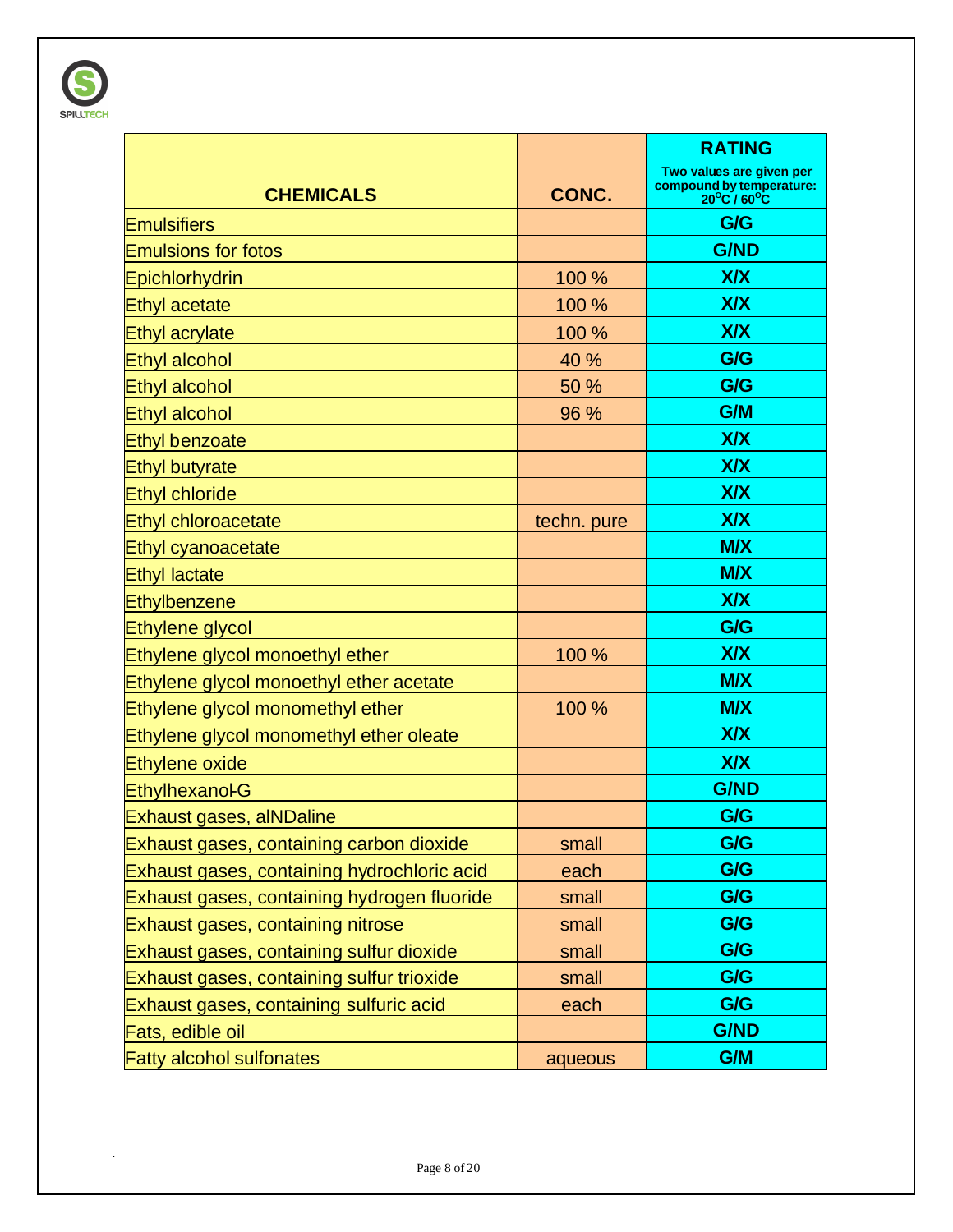

|                         |             | <b>RATING</b>                                                                            |
|-------------------------|-------------|------------------------------------------------------------------------------------------|
| <b>CHEMICALS</b>        | CONC.       | Two values are given per<br>compound by temperature:<br>$20^{\circ}$ C / 60 $^{\circ}$ C |
| <b>Ferric acetate</b>   |             | G/X                                                                                      |
| <b>Ferric chloride</b>  | saturated   | G/G                                                                                      |
| <b>Ferric nitrate</b>   | aqueous     | G/G                                                                                      |
| <b>Ferric nitrate</b>   | saturated   | G/G                                                                                      |
| <b>Ferric sulfate</b>   | saturated   | G/G                                                                                      |
| <b>Ferrous chloride</b> | saturated   | G/G                                                                                      |
| <b>Ferrous sulfate</b>  | saturated   | G/G                                                                                      |
| <b>Ferrous sulfate</b>  | aqueous     | G/G                                                                                      |
| <b>Fixer for fotos</b>  |             | G/M                                                                                      |
| <b>Fluorides</b>        |             | G/G                                                                                      |
| <b>Fluorine</b>         |             | <b>M/X</b>                                                                               |
| <b>Fluorosilic acid</b> |             | G/G                                                                                      |
| Formaldehyde solution   | 10 %        | G/M                                                                                      |
| Formaldehyde solution   | 30 %        | G/M                                                                                      |
| Formaldehyde solution   | 40 %        | G/M                                                                                      |
| Formamide               | techn. pure | <b>X/X</b>                                                                               |
| <b>Formic acid</b>      | 3%          | G/M                                                                                      |
| <b>Formic acid</b>      | 50 %        | G/M                                                                                      |
| <b>Formic acid</b>      | 98-100 %    | <b>M/X</b>                                                                               |
| Freon F-11              |             | <b>G/ND</b>                                                                              |
| Freon F-12              |             | <b>G/ND</b>                                                                              |
| Freon F-21              |             | <b>X/X</b>                                                                               |
| Freon F-22              |             | <b>X/X</b>                                                                               |
| Freon F-113             |             | <b>G/ND</b>                                                                              |
| Freon F-114             |             | <b>G/ND</b>                                                                              |
| Freon T-F               |             | G/M                                                                                      |
| <b>Fruit pulp</b>       |             | G/G                                                                                      |
| <b>Fruit wine</b>       |             | G/G                                                                                      |
| Furfural                |             | <b>X/X</b>                                                                               |
| <b>Furfuryl alcohol</b> | techn. pure | <b>X/X</b>                                                                               |
| <b>Gallic acid</b>      |             | G/G                                                                                      |
| Gas, natural            |             | G/G                                                                                      |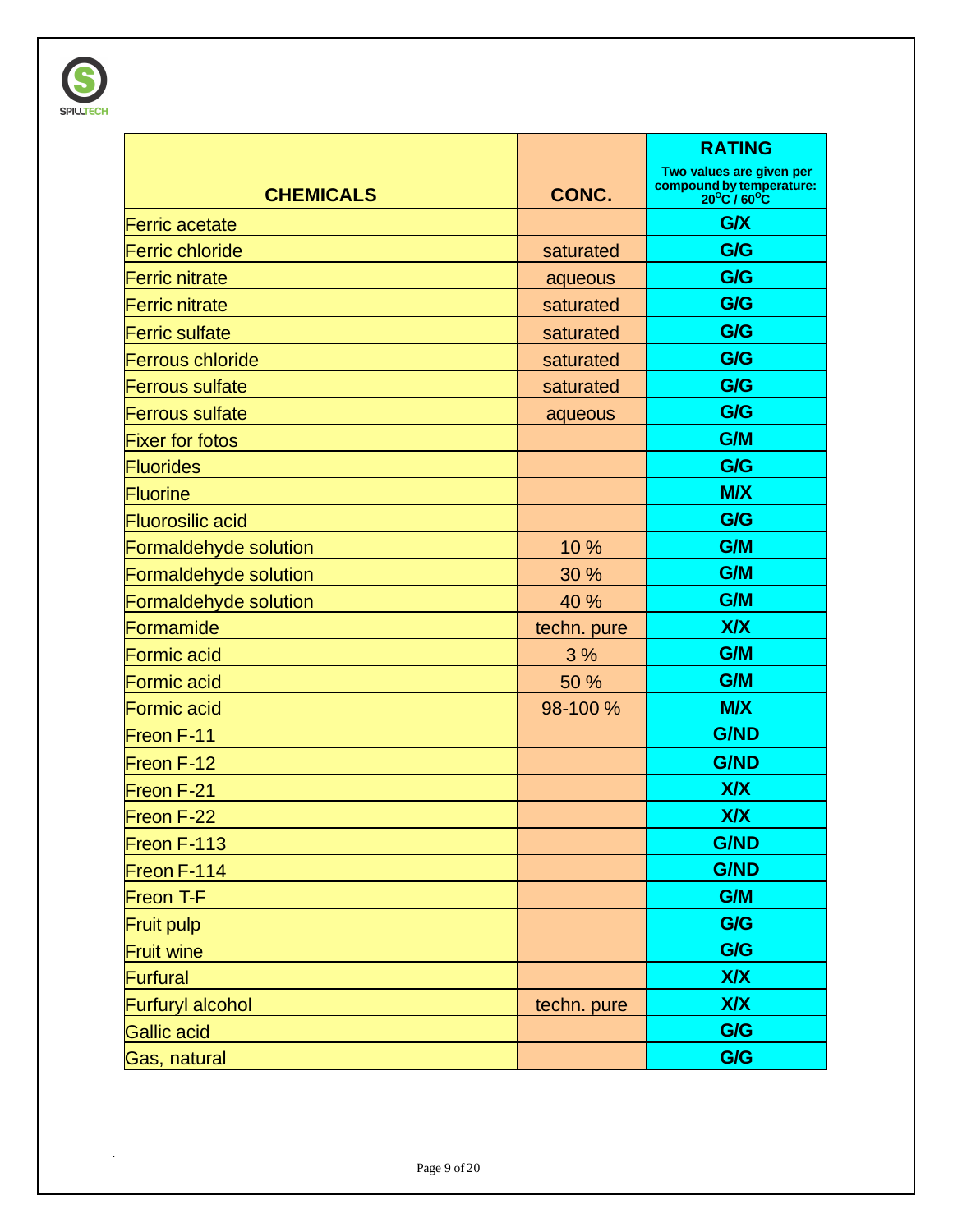

|                              |              | <b>RATING</b>                                                       |
|------------------------------|--------------|---------------------------------------------------------------------|
| <b>CHEMICALS</b>             | CONC.        | Two values are given per<br>compound by temperature:<br>20°C / 60°C |
| <b>Gasoline</b>              |              | M/M                                                                 |
| Gelatin                      | each         | G/G                                                                 |
| Glucose                      | each         | G/G                                                                 |
| Glue (bone glue)             | each         | G/M                                                                 |
| <b>Glycerol</b>              | each         | G/M                                                                 |
| <b>Glycine</b>               | 10 %         | <b>G/M</b>                                                          |
| Glycolic acid                | 37 %         | G/G                                                                 |
| Glycolic acid                | 70 %         | G/G                                                                 |
| Heptane                      |              | <b>G/M</b>                                                          |
| <b>Hexane</b>                |              | G/X                                                                 |
| <b>Hexanetriol</b>           | 100 %        | G/G                                                                 |
| <b>Hexyl alcohol</b>         |              | G/G                                                                 |
| <b>Hydrazine</b>             | 10 %         | <b>G/ND</b>                                                         |
| <b>Hydrazine hydrate</b>     | aqueous      | <b>G/ND</b>                                                         |
| <b>Hydrofluosililic acid</b> |              | <b>X/X</b>                                                          |
| <b>Hydrogen</b>              | techn. pure  | G/G                                                                 |
| Hydrogen bromide             | 20%          | G/G                                                                 |
| Hydrogen bromide             | 40 %         | G/G                                                                 |
| Hydrogen bromide             | 50 %         | G/G                                                                 |
| Hydrogen chloride            | $1 - 5%$     | G/G                                                                 |
| Hydrogen chloride            | 20 %         | G/M                                                                 |
| <b>Hydrogen chloride</b>     | 35 %         | G/M                                                                 |
| <b>Hydrogen chloride</b>     | concentrated | G/M                                                                 |
| Hydrogen chloride (gas)      | anhydrous    | G/M                                                                 |
| Hydrogen cyanide             | techn. pure  | G/M                                                                 |
| Hydrogen fluoride            | 4 %          | G/M                                                                 |
| Hydrogen fluoride            | 50 %         | G/X                                                                 |
| Hydrogen fluoride            | 70 %         | <b>M/X</b>                                                          |
| Hydrogen peroxide            | 3%           | G/G                                                                 |
| Hydrogen peroxide            | 30 %         | G/M                                                                 |
| <b>Hydrogen peroxide</b>     | 90 %         | G/M                                                                 |
| Hydrogen sulfide             | saturated    | G/M                                                                 |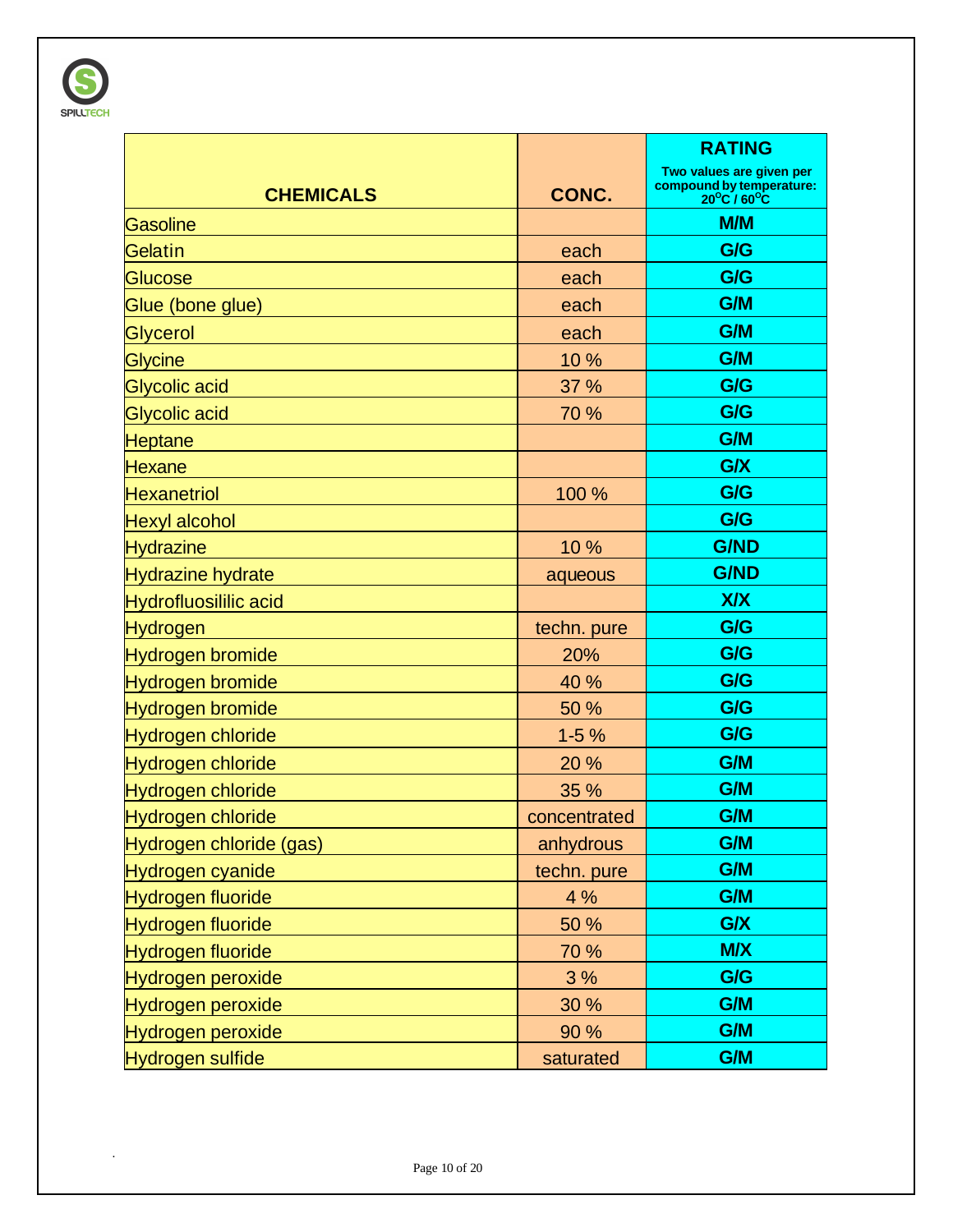

|                              |             | <b>RATING</b>                                                       |
|------------------------------|-------------|---------------------------------------------------------------------|
|                              |             | Two values are given per<br>compound by temperature:<br>20°C / 60°C |
| <b>CHEMICALS</b>             | CONC.       |                                                                     |
| <b>Hydroquinone</b>          | saturated   | G/G                                                                 |
| Hydroxyaluminium di(acetate) | aqueous     | G/M                                                                 |
| Hydroxylamine disulfate      | each        | <b>G/ND</b>                                                         |
| lodine, tincture of          |             | <b>X/X</b>                                                          |
| lodoform                     | 100 %       | <b>X/X</b>                                                          |
| Isobutanol                   |             | G/G                                                                 |
| <b>Isobutyl acetate</b>      |             | <b>M/ND</b>                                                         |
| <b>Isopropyl acetate</b>     |             | <b>X/X</b>                                                          |
| <b>Isopropyl alcohol</b>     | techn. pure | G/G                                                                 |
| Jam                          |             | G/M                                                                 |
| Jet fuel JP-3                |             | <b>M/M</b>                                                          |
| Jet fuel JP-4                |             | <b>M/M</b>                                                          |
| Jet fuel JP-5                |             | M/M                                                                 |
| <b>Juices</b>                |             | G/G                                                                 |
| <b>Kerosene</b>              |             | M/M                                                                 |
| <b>Ketones</b>               |             | <b>X/X</b>                                                          |
| Lactic acid                  | 3%          | G/M                                                                 |
| Lactic acid                  | 25%         | G/G                                                                 |
| actic acid                   | 80%         | G/M                                                                 |
| Lactic acid                  | 85 %        | G/M                                                                 |
| actic acid                   | 90%         | <b>X/X</b>                                                          |
| _actose                      | aqueous     | G/G                                                                 |
| Lanolin                      | techn. pure | <b>M/M</b>                                                          |
| Lard                         |             | G/G                                                                 |
| auryl alcohol                | 100 %       | G/G                                                                 |
| Lauryl chloride              | 100 %       | <b>G/ND</b>                                                         |
| Lead acetate                 | aqueous     | G/G                                                                 |
| ead nitrate                  | aqueous     | G/G                                                                 |
| ead sulfate                  |             | G/G                                                                 |
| ead tetraethyl               | techn. pure | <b>G/ND</b>                                                         |
| Linseed oil                  | techn. pure | G/M                                                                 |
| <b>Liqueurs</b>              |             | G/G                                                                 |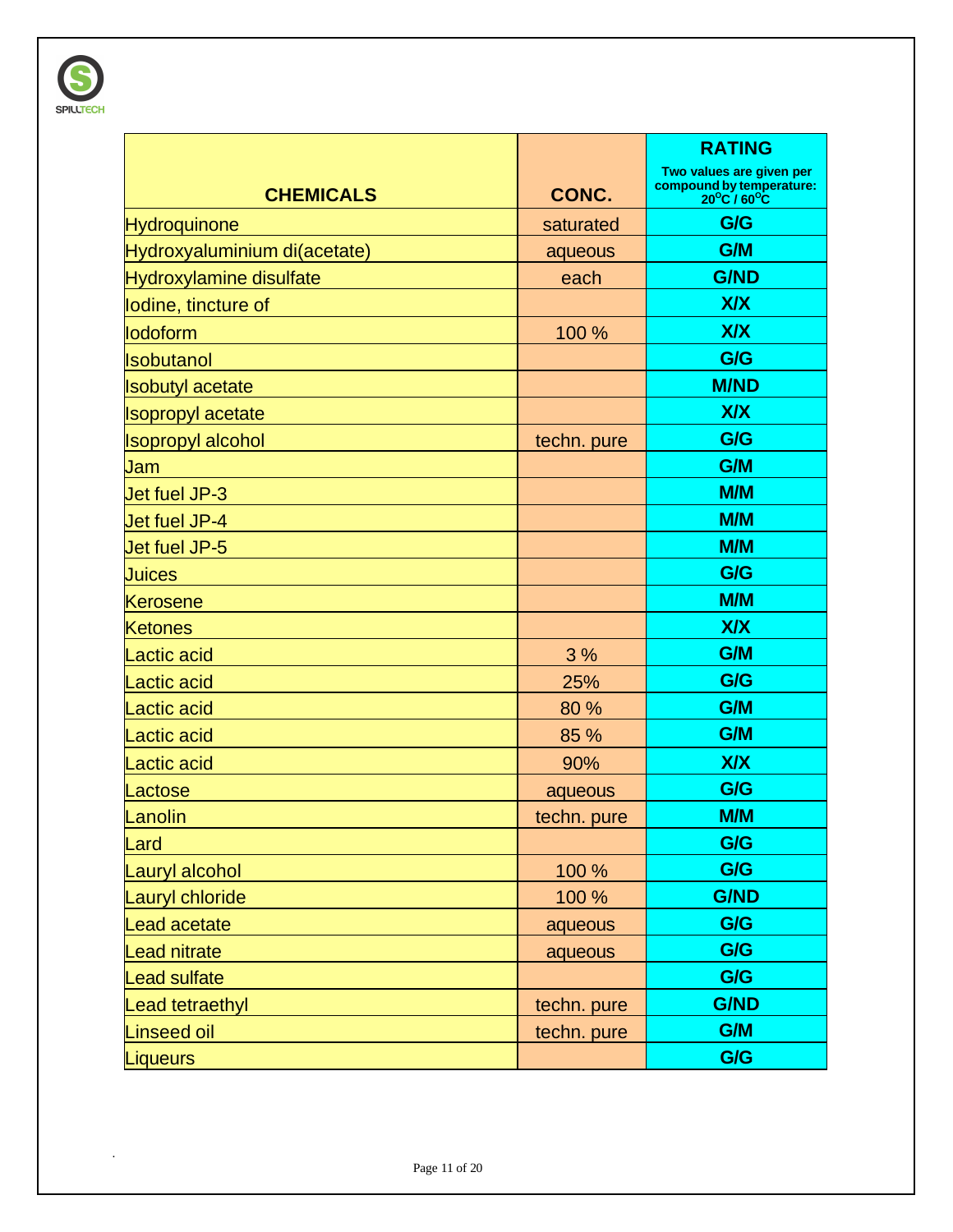

|                               |             | <b>RATING</b>                                                                           |
|-------------------------------|-------------|-----------------------------------------------------------------------------------------|
| <b>CHEMICALS</b>              | CONC.       | Two values are given per<br>compound by temperature:<br>$20^{\circ}$ C / $60^{\circ}$ C |
| Lithium bromide               |             | G/G                                                                                     |
| Lube oils                     |             | G/G                                                                                     |
| <b>Machine oil</b>            | 100 %       | G/G                                                                                     |
| <b>Magnesium carbonate</b>    | saturated   | G/G                                                                                     |
| <b>Magnesium chloride</b>     | aqueous     | G/G                                                                                     |
| <b>Magnesium chlorite</b>     |             | G/G                                                                                     |
| <b>Magnesium hydroxide</b>    | saturated   | G/G                                                                                     |
| Magnesium iodide              |             | G/G                                                                                     |
| <b>Magnesium nitrate</b>      | saturated   | G/G                                                                                     |
| <b>Magnesium sulfate</b>      | each        | G/G                                                                                     |
| Maize-germ oil                | techn. pure | <b>M/ND</b>                                                                             |
| <b>Maleic acid</b>            | saturated   | <b>ND/ND</b>                                                                            |
| <b>Mercuric chloride</b>      | aqueous     | <b>X/X</b>                                                                              |
| Mercuric cyanide              | saturated   | G/M                                                                                     |
| <b>Mercuric nitrate</b>       | saturated   | G/M                                                                                     |
| <b>Mercury</b>                | pure        | G/G                                                                                     |
| <b>Methane</b>                | techn. pure | G/G                                                                                     |
| <b>Methyl acetate</b>         | techn. pure | <b>X/X</b>                                                                              |
| Methyl alcohol                |             | G/M                                                                                     |
| <b>Methyl amine</b>           | 32 %        | <b>M/ND</b>                                                                             |
| Methyl benzene                |             | <b>X/X</b>                                                                              |
| <b>Methyl bromide</b>         | techn. pure | <b>X/X</b>                                                                              |
| <b>Methyl chloride</b>        | techn. pure | <b>X/X</b>                                                                              |
| <b>Methyl dichloroacetate</b> |             | <b>X/X</b>                                                                              |
| Methyl ethyl ketone           |             | <b>X/X</b>                                                                              |
| Methyle isobutyl ketone       |             | <b>X/X</b>                                                                              |
| Methyl methacrylate           | 100 %       | <b>ND/ND</b>                                                                            |
| <b>Methyl propyl NDetone</b>  |             | <b>X/X</b>                                                                              |
| Methyle sulfate               |             | G/M                                                                                     |
| Methyl sulfuric acid          | 50 %        | G/M                                                                                     |
| Methylchloroacetate           | techn. pure | <b>M/ND</b>                                                                             |
| Methylene chloride            |             | <b>X/X</b>                                                                              |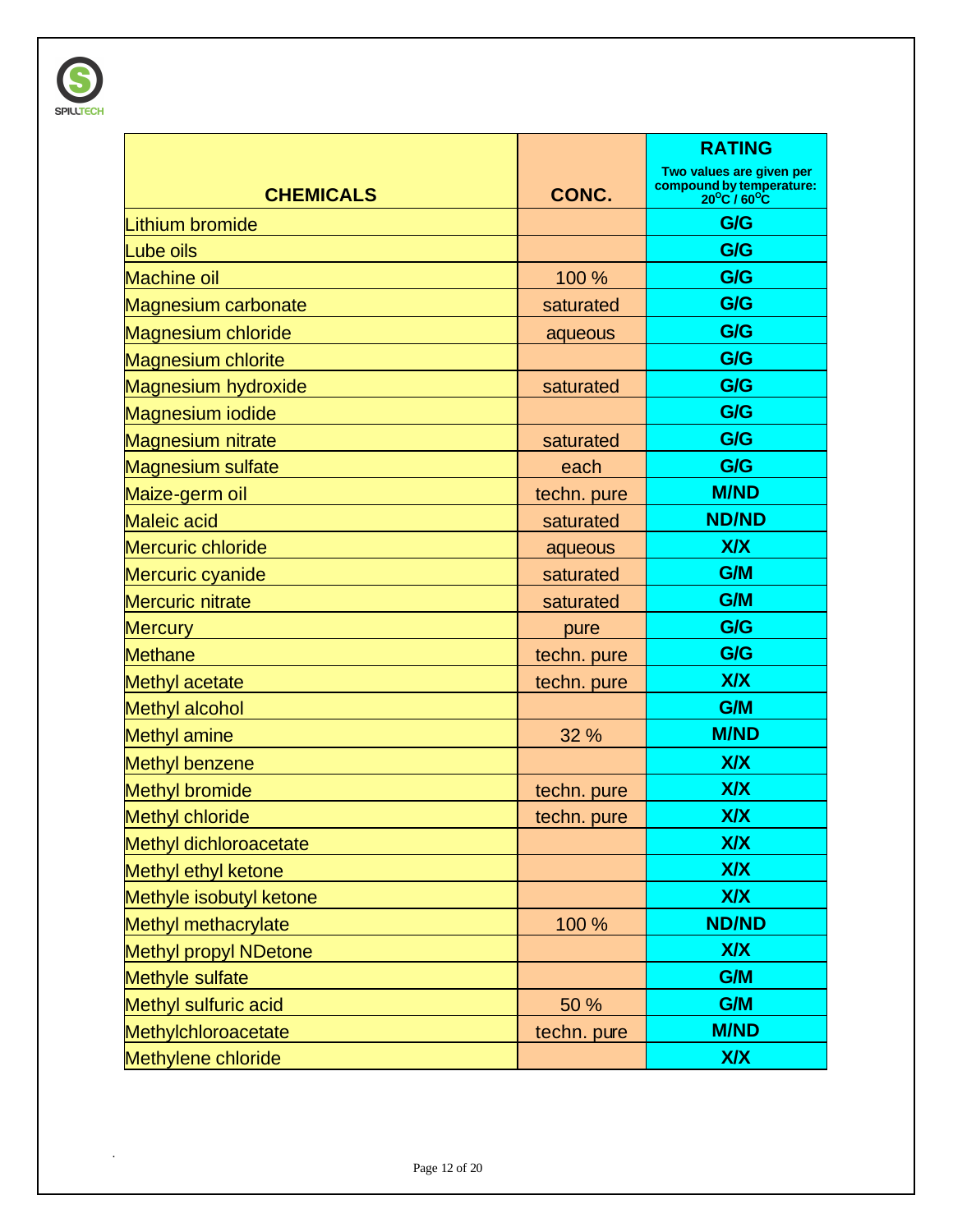

|                        |             | <b>RATING</b>                                                                           |
|------------------------|-------------|-----------------------------------------------------------------------------------------|
| <b>CHEMICALS</b>       | CONC.       | Two values are given per<br>compound by temperature:<br>$20^{\circ}$ C / $60^{\circ}$ C |
| <b>Milk</b>            |             | G/G                                                                                     |
| <b>Mineral oil</b>     |             | G/X                                                                                     |
| <b>Mineral water</b>   |             | G/G                                                                                     |
| <b>Molasses</b>        |             | G/M                                                                                     |
| <b>Molasses wort</b>   |             | G/G                                                                                     |
| Monochloroethane       |             | <b>X/X</b>                                                                              |
| <b>Morpholine</b>      | techn. pure | <b>X/X</b>                                                                              |
| <b>Motor oil</b>       |             | G/G                                                                                     |
| <b>Mowilith D</b>      |             | <b>G/ND</b>                                                                             |
| <b>Mustard</b>         |             | G/G                                                                                     |
| <b>Naphtha</b>         |             | G/G                                                                                     |
| Naphthalene            | 100 %       | <b>X/X</b>                                                                              |
| nickel acetate         | aqueous     | <b>G/ND</b>                                                                             |
| nickel dichloride      | saturated   | G/G                                                                                     |
| nickel sulfate         | saturated   | G/G                                                                                     |
| nickelous nitrate      | saturated   | G/G                                                                                     |
| <b>Nicotine</b>        |             | G/G                                                                                     |
| Nicotinic acid         | diluted     | G/G                                                                                     |
| <b>Nitric acid</b>     | 1-10 %      | G/G                                                                                     |
| <b>Nitric acid</b>     | 50 %        | G/M                                                                                     |
| <b>Nitric acid</b>     | 66 %        | <b>M/X</b>                                                                              |
| <b>Nitric acid</b>     | 70 %        | <b>M/X</b>                                                                              |
| <b>Nitric acid</b>     | 100 %       | <b>X/X</b>                                                                              |
| Nitro benzoic acid     |             | <b>G/ND</b>                                                                             |
| Nitrobenzene           |             | <b>X/X</b>                                                                              |
| <b>Nitroglycerine</b>  | diluted     | <b>X/X</b>                                                                              |
| Nitrohydrochloric acid |             | <b>X/X</b>                                                                              |
| Nitrose gases          | diluted     | G/M                                                                                     |
| Nitrotoluene           | techn. pure | <b>X/X</b>                                                                              |
| Nitrous acid           | 10%         | G/G                                                                                     |
| <b>Nitrous oxide</b>   |             | G/G                                                                                     |
| Octane                 |             | <b>N/X</b>                                                                              |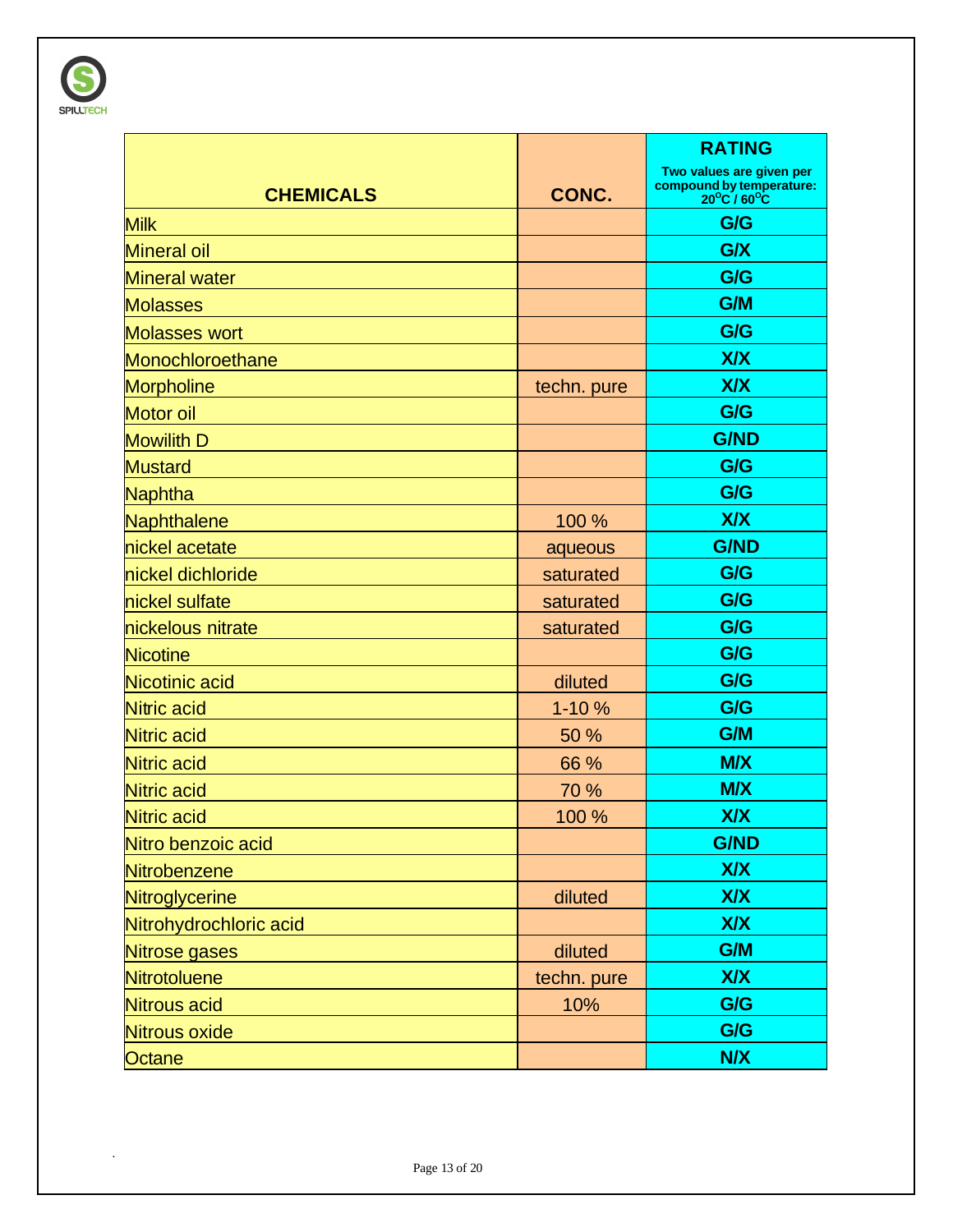

|                               |              | <b>RATING</b>                                                       |
|-------------------------------|--------------|---------------------------------------------------------------------|
| <b>CHEMICALS</b>              | CONC.        | Two values are given per<br>compound by temperature:<br>20°C / 60°C |
| Oils and fats, vegetable      |              | G/G                                                                 |
| Oleic acid                    | techn. pure  | G/G                                                                 |
| <b>Oleum</b>                  | 10 % $SO_3$  | <b>X/X</b>                                                          |
| Oleum steams                  | small        | <b>G/ND</b>                                                         |
| Olive oil                     |              | G/G                                                                 |
| Orange oil, bitter            |              | <b>M/X</b>                                                          |
| <b>Oxalic acid</b>            |              | G/M                                                                 |
| Oxygen                        | techn. pure  | G/G                                                                 |
| Ozone                         |              | <b>G/M</b>                                                          |
| Palm oil                      |              | <b>G/ND</b>                                                         |
| <b>Palmitic acid</b>          | 10%          | G/G                                                                 |
| <b>Palmitic acid</b>          | 70%          | G/M                                                                 |
| <b>Paraffin-emulsion</b>      |              | <b>G/ND</b>                                                         |
| <b>Paraffins</b>              | 100 %        | <b>G/ND</b>                                                         |
| <b>Pectin</b>                 | aqueous      | G/G                                                                 |
| <b>Pectin</b>                 |              | G/G                                                                 |
| Pentanol                      |              | G/M                                                                 |
| Pentanone                     |              | <b>X/X</b>                                                          |
| <b>Perchloric acid</b>        | 10%          | G/M                                                                 |
| <b>Perchloric acid</b>        | 70 %         | <b>X/X</b>                                                          |
| <b>Perfumes</b>               |              | <b>G/ND</b>                                                         |
| <b>Petroleum ether</b>        | techn. pure  | G/G                                                                 |
| Phenol                        | 10 %         | G/X                                                                 |
| Phenol                        | 100 %        | <b>X/X</b>                                                          |
| Phenylhydrazine               | techn. pure  | <b>X/X</b>                                                          |
| Phenylhydrazine hydrochloride |              | <b>M/X</b>                                                          |
| Phosgene                      | gaseous      | <b>X/X</b>                                                          |
| <b>Phosphates</b>             | aqueous      | <b>X/X</b>                                                          |
| Phosphine                     | concentrated | <b>G/ND</b>                                                         |
| Phosphoric acid               | $1-5%$       | G/G                                                                 |
| Phosphoric acid               | 20%          | G/G                                                                 |
| Phosphoric acid               | 85 %         | G/G                                                                 |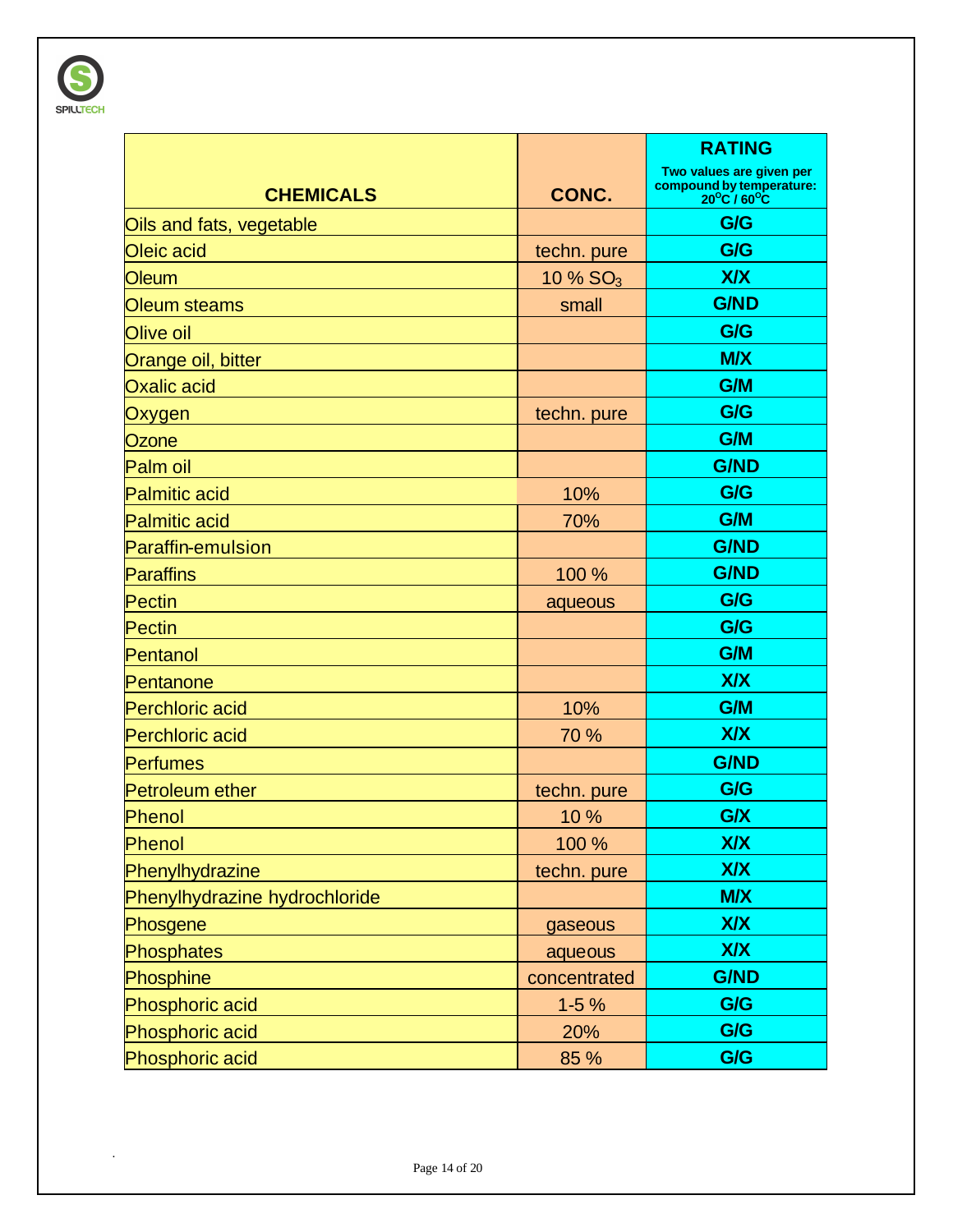

|                             |              | <b>RATING</b>                                                       |
|-----------------------------|--------------|---------------------------------------------------------------------|
| <b>CHEMICALS</b>            | CONC.        | Two values are given per<br>compound by temperature:<br>20°C / 60°C |
| Phosphorus oxychloride      | 100 %        | <b>X/X</b>                                                          |
| Phosphorus pentachloride    |              | <b>X/X</b>                                                          |
| Phosphorus pentoxide        | techn. pure  | <b>G/ND</b>                                                         |
| Phosphorus trichloride      |              | <b>X/X</b>                                                          |
| <b>Picric acid</b>          | 1 % aqueous  | <b>M/X</b>                                                          |
| Potassium acetate           | aqueous      | <b>G/ND</b>                                                         |
| <b>Potassium bitartrate</b> | saturated    | <b>G/ND</b>                                                         |
| <b>Potassium borate</b>     | 10 %         | G/M                                                                 |
| <b>Potassium bromate</b>    | saturated    | G/M                                                                 |
| <b>Potassium bromide</b>    | each         | G/M                                                                 |
| Potassium carbonate         | saturated    | G/G                                                                 |
| <b>Potassium chlorate</b>   | saturated    | G/G                                                                 |
| <b>Potassium chloride</b>   | aqueous      | G/G                                                                 |
| Potassium chromate          | saturated    | G/G                                                                 |
| Potassium cyanide           | saturated    | G/M                                                                 |
| Potassium dichromate        | saturated    | G/M                                                                 |
| Potassium ferrocyanide      | saturated    | G/G                                                                 |
| <b>Potassium fluoride</b>   |              | G/G                                                                 |
| Potassium hydroxide         | 1%           | G/G                                                                 |
| Potassium hydroxide         | 10 %         | G/G                                                                 |
| Potassium hydroxide         | 30 %         | G/M                                                                 |
| Potassium hydroxide         | 50 %         | G/M                                                                 |
| Potassium hydroxide         | concentrated | G/M                                                                 |
| Potassium hypochlorite      | diluted      | G/M                                                                 |
| Potassium iodide            | saturated    | G/G                                                                 |
| Potassium manganate         |              | G/G                                                                 |
| Potassium nitrate           |              | G/G                                                                 |
| Potassium perchlorate       | saturated    | G/M                                                                 |
| Potassium permanganate      | 10%          | G/M                                                                 |
| Potassium persulfate        | each         | G/M                                                                 |
| <b>Potassium sulfate</b>    | aqueous      | G/G                                                                 |
| Potassium sulfide           | diluted      | <b>G/ND</b>                                                         |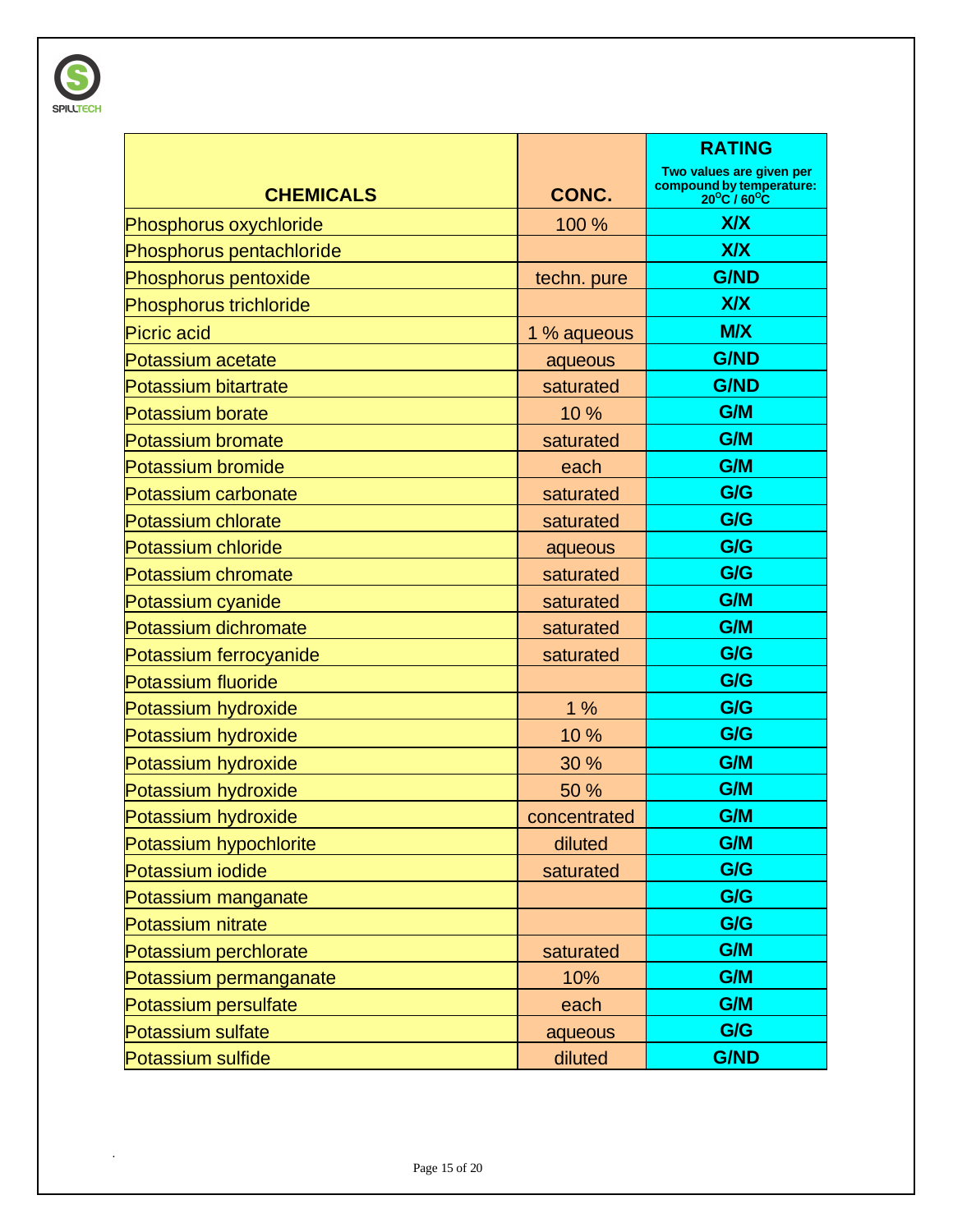

|                            |           | <b>RATING</b>                                                       |
|----------------------------|-----------|---------------------------------------------------------------------|
| <b>CHEMICALS</b>           | CONC.     | Two values are given per<br>compound by temperature:<br>20°C / 60°C |
| <b>Precipitated silica</b> | each      | G/G                                                                 |
| Propane                    | liquid    | <b>G/ND</b>                                                         |
| Propane                    | gaseous   | G/G                                                                 |
| <b>Propargyl alcohol</b>   | 7%        | G/G                                                                 |
| <b>Propenyl alcohol</b>    |           | G/G                                                                 |
| <b>Propionic acid</b>      | 50 %      | G/M                                                                 |
| <b>Propionic acid</b>      | 100%      | X.X                                                                 |
| <b>Propyl alcohol</b>      |           | G/G                                                                 |
| Propylene                  |           | <b>M/X</b>                                                          |
| Propylene glycol           |           | <b>M/X</b>                                                          |
| <b>Propylene oxide</b>     |           | <b>X/X</b>                                                          |
| Pyridine                   |           | <b>X/X</b>                                                          |
| <b>Pyrogallic acid</b>     |           | G/X                                                                 |
| Ramasit                    |           | G/G                                                                 |
| <b>Resorcinol</b>          | 5 %       | G/X                                                                 |
| <b>Resorcinol</b>          | saturated | <b>M/X</b>                                                          |
| Salicylic acid             | saturated | G/M                                                                 |
| Salicylic acid             | powder    | G/M                                                                 |
| Salicylaldehyde            |           | <b>M/X</b>                                                          |
| Sea water                  |           | G/G                                                                 |
| Silicic acid               |           | G/G                                                                 |
| Silicofluoric acid         | 32 %      | G/G                                                                 |
| Silicone oil               |           | <b>M/M</b>                                                          |
| <b>Silver acetate</b>      |           | G/G                                                                 |
| <b>Silver cyanide</b>      |           | G/G                                                                 |
| <b>Silver nitrate</b>      |           | G/G                                                                 |
| Soaps, liquid              |           | G/G                                                                 |
| Soapy solution             | each      | G/G                                                                 |
| Sodium acetate             | each      | G/M                                                                 |
| Sodium benzoate            |           | G/M                                                                 |
| Sodium bisulfate           | 10%       | G/M                                                                 |
| Sodium bisulfate           | saturated | G/X                                                                 |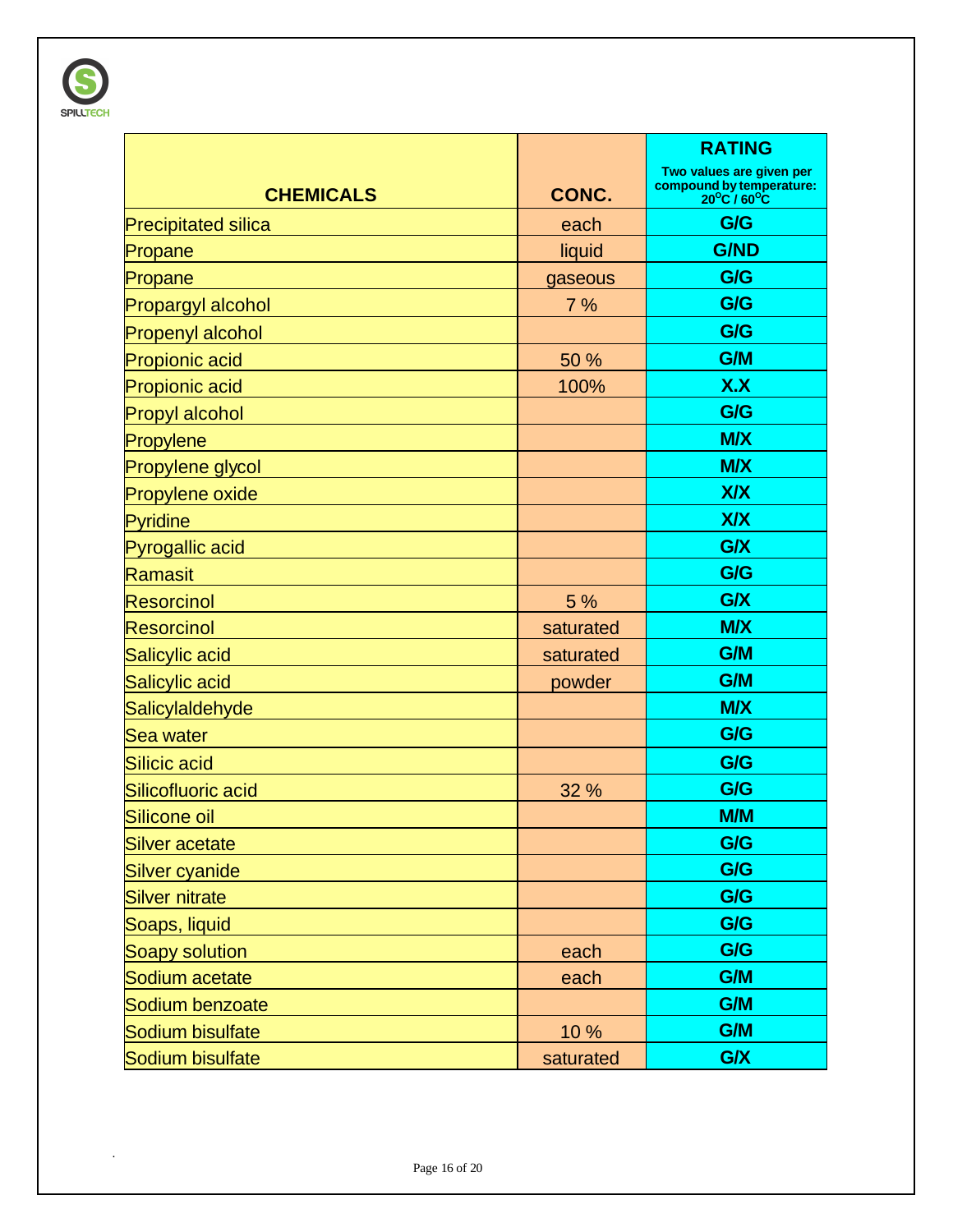

|                      |           | <b>RATING</b>                                                                           |
|----------------------|-----------|-----------------------------------------------------------------------------------------|
| <b>CHEMICALS</b>     | CONC.     | Two values are given per<br>compound by temperature:<br>$20^{\circ}$ C / $60^{\circ}$ C |
| Sodium borate        | saturated | G/M                                                                                     |
| Sodium bromate       | each      | <b>G/ND</b>                                                                             |
| Sodium bromide       | each      | G/M                                                                                     |
| Sodium carbonate     |           | G/G                                                                                     |
| Sodium chlorate      | aqueous   | G/M                                                                                     |
| Sodium chloride      | aqueous   | G/M                                                                                     |
| Sodium chlorite      | diluted   | <b>M/ND</b>                                                                             |
| Sodium chromate      | diluted   | G/M                                                                                     |
| Sodium cyanide       | saturated | G/G                                                                                     |
| Sodium dichromate    |           | G/G                                                                                     |
| Sodium ferrocyanide  |           | G/G                                                                                     |
| Sodium fluoride      | saturated | G/G                                                                                     |
| Sodium hydrosulfite  | 10 %      | G/M                                                                                     |
| Sodium hydroxide     | 1%        | G/M                                                                                     |
| Sodium hydroxide     | 30 %      | G/M                                                                                     |
| Sodium hydroxide     | 45 %      | G/M                                                                                     |
| Sodium hydroxide     | 50 %      | G/M                                                                                     |
| Sodium hydroxide     | 60 %      | G/M                                                                                     |
| Sodium hypochlorite  | diluted   | G/M                                                                                     |
| Sodium hypochlorite  | 12,5 % CI | G/M                                                                                     |
| Sodium hypochlorite  | 15 %      | G/M                                                                                     |
| Sodium hypochlorite  | saturated | G/M                                                                                     |
| Sodium iodide        | each      | G/M                                                                                     |
| Sodium metabisulfite | each      | G/M                                                                                     |
| Sodium nitrate       | saturated | G/G                                                                                     |
| Sodium nitrite       | saturated | G/G                                                                                     |
| Sodium oxalate       | saturated | G/M                                                                                     |
| Sodium perborate     | saturated | G/G                                                                                     |
| Sodium perchlorate   | saturated | G/G                                                                                     |
| Sodium peroxide      | saturated | G/G                                                                                     |
| Sodium persulfate    | saturated | G/M                                                                                     |
| Sodium phosphate     | saturated | G/M                                                                                     |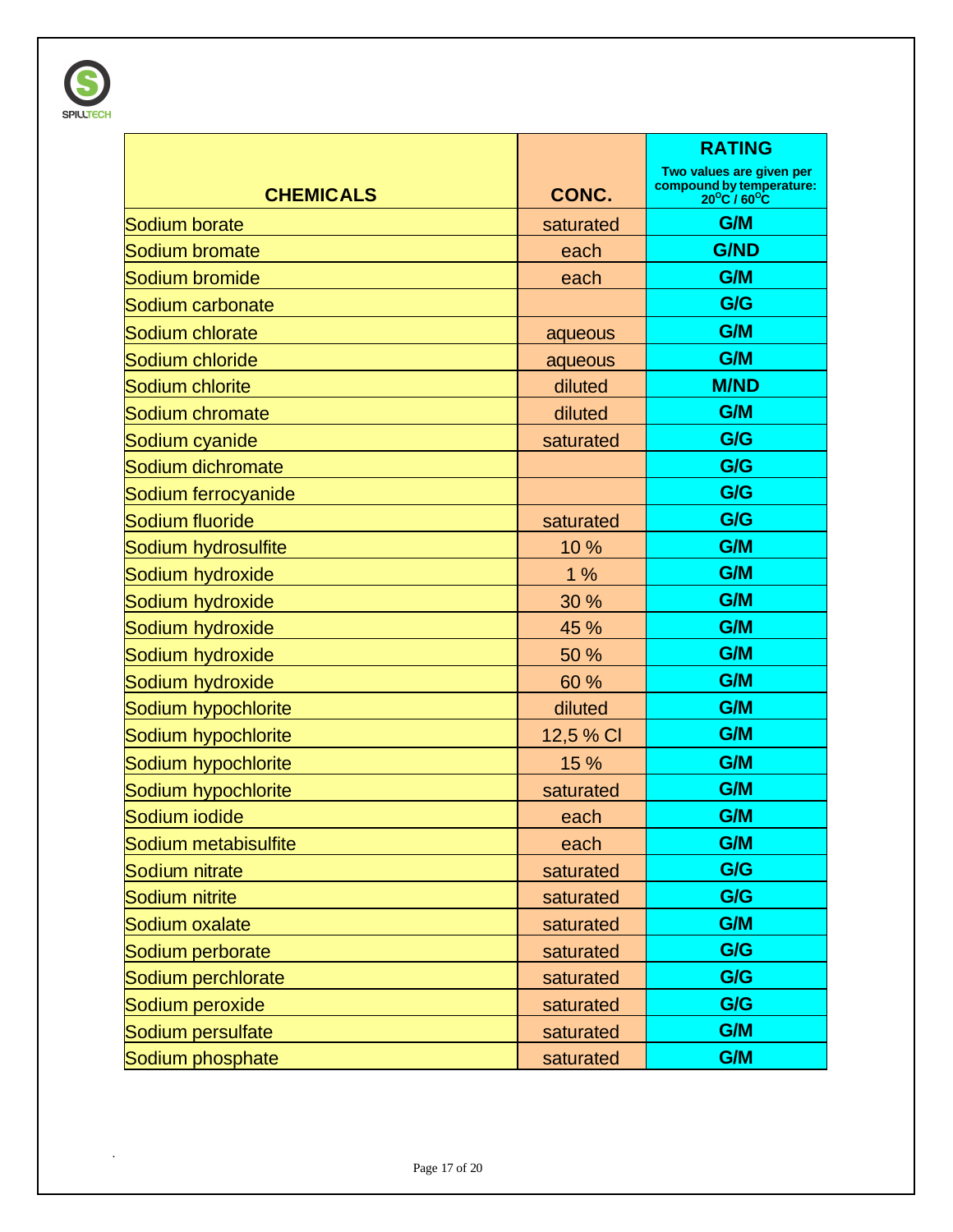

|                              |               | <b>RATING</b>                                                                            |
|------------------------------|---------------|------------------------------------------------------------------------------------------|
| <b>CHEMICALS</b>             | CONC.         | Two values are given per<br>compound by temperature:<br>$20^{\circ}$ C / 60 $^{\circ}$ C |
| Sodium silicate              | saturated     | G/M                                                                                      |
| Sodium sulfate               | saturated     | G/M                                                                                      |
| Sodium sulfide               | saturated     | G/M                                                                                      |
| Sodium sulfite               | saturated     | G/M                                                                                      |
| <b>Sodium thiosulfate</b>    | saturated     | G/M                                                                                      |
| Soft soap                    | diluted       | G/M                                                                                      |
| Spindle oil                  |               | <b>M/ND</b>                                                                              |
| Spinning bath acid           | 100mg $CS2/I$ | <b>G/ND</b>                                                                              |
| Spirit (of wine)             |               | G/M                                                                                      |
| <b>Spirits</b>               |               | G/G                                                                                      |
| <b>Spirits of Turpentine</b> |               | G/M                                                                                      |
| <b>Spirits of wine</b>       | 50 %          | <b>G/ND</b>                                                                              |
| <b>Spirits of wine</b>       | 96 %          | G/M                                                                                      |
| <b>Spruce oil</b>            |               | <b>M/X</b>                                                                               |
| <b>Stannic chloride</b>      | aqueous       | G/G                                                                                      |
| <b>Stannous chloride</b>     | saturated     | G/G                                                                                      |
| <b>Starch solution</b>       | each          | G/G                                                                                      |
| <b>Starch syrup</b>          |               | G/G                                                                                      |
| <b>Stearic acid</b>          | crystals      | G/G                                                                                      |
| <b>Styrene</b>               | 100 %         | X/X                                                                                      |
| <b>Succinic acid</b>         | 50 %          | <b>G/ND</b>                                                                              |
| Sugar beet juice             |               | <b>G/ND</b>                                                                              |
| Sugar syrup                  |               | G/M                                                                                      |
| <b>Sulfur</b>                | techn. pure   | <b>M/ND</b>                                                                              |
| Sulfur dioxide               | damp          | G/M                                                                                      |
| <b>Sulfur dioxide</b>        | liquid        | <b>M/X</b>                                                                               |
| <b>Sulfur trioxide</b>       |               | <b>X/X</b>                                                                               |
| <b>Sulfuric acid</b>         | $1 - 6%$      | G/G                                                                                      |
| <b>Sulfuric acid</b>         | 20 %          | G/G                                                                                      |
| <b>Sulfuric acid</b>         | 40 %          | G/M                                                                                      |
| <b>Sulfuric acid</b>         | 70%           | G/M                                                                                      |
| <b>Sulfuric acid</b>         | 80 %          | G/M                                                                                      |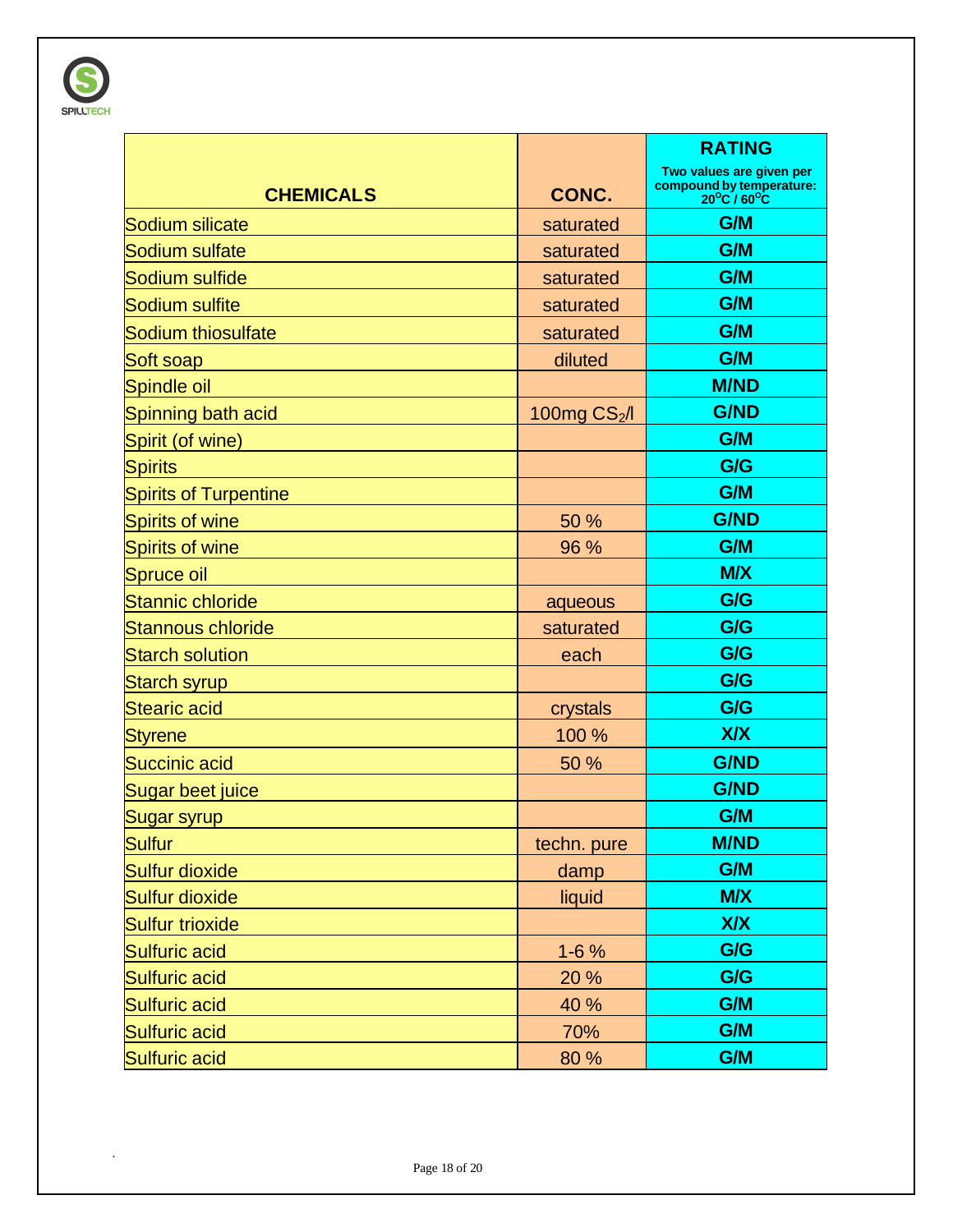

|                                 |             | <b>RATING</b>                                                                            |
|---------------------------------|-------------|------------------------------------------------------------------------------------------|
| <b>CHEMICALS</b>                | CONC.       | Two values are given per<br>compound by temperature:<br>$20^{\circ}$ C / 60 $^{\circ}$ C |
| <b>Sulfuric acid</b>            | 95 %        | G/X                                                                                      |
| <b>Sulfuric acid</b>            | fuming      | <b>X/X</b>                                                                               |
| <b>Sulfurous acid</b>           | saturated   | G/G                                                                                      |
| <b>Sulfuryl chloride</b>        | techn. pure | <b>X/X</b>                                                                               |
| <b>Tallow</b>                   | techn. pure | G/G                                                                                      |
| <b>Tannic acid</b>              | 10 %        | G/G                                                                                      |
| Tanning extracts, vegetable     | techn.      | G/G                                                                                      |
| Tar                             |             | G/G                                                                                      |
| <b>Tartaric acid</b>            |             | G/G                                                                                      |
| Tetrabromoethane (TBE)          | 100 %       | <b>X/X</b>                                                                               |
| <b>Tetrachloreethane</b>        | techn. pure | <b>X/X</b>                                                                               |
| <b>Tetrachloroethylene</b>      |             | <b>X/X</b>                                                                               |
| Tetrahydrofuran (THF)           |             | <b>X/X</b>                                                                               |
| <b>Tetrahydronaphthalene</b>    | techn. pure | <b>X/X</b>                                                                               |
| <b>Thionyl chloride</b>         | techn. pure | <b>X/X</b>                                                                               |
| <b>Toluene</b>                  | 100 %       | <b>X/X</b>                                                                               |
| <b>Transformer oil</b>          |             | G/G                                                                                      |
| <b>Tribromomethane</b>          |             | <b>X/X</b>                                                                               |
| Tributyl citrate (TBC)          |             | <b>M/X</b>                                                                               |
| Tributyl phosphate (TBP)        | techn. pure | <b>X/X</b>                                                                               |
| Trichloroacetaldehyde           | 100 %       | <b>X/X</b>                                                                               |
| Trichloroacetic acid (TCA)      |             | <b>X/X</b>                                                                               |
| <b>Trichlorobenzene</b>         | 100 %       | <b>X/X</b>                                                                               |
| <b>Trichloroethane</b>          |             | <b>X/X</b>                                                                               |
| Trichloroethylene (TRI)         | 100 %       | <b>X/X</b>                                                                               |
| <b>Trichlorotrifluoroethane</b> | 100 %       | <b>M/X</b>                                                                               |
| Tricresyl phosphate (TCF)       | techn. pure | <b>X/X</b>                                                                               |
| Triethanolamine (TEA)           | techn. pure | M/M                                                                                      |
| Triethylene glycol              |             | G/M                                                                                      |
| Trimethylolpropane              | aqueous     | G/G                                                                                      |
| Trimethylpentane                | techn. pure | <b>G/ND</b>                                                                              |
| <b>Trioctyl phosphate</b>       | techn. pure | <b>X/X</b>                                                                               |